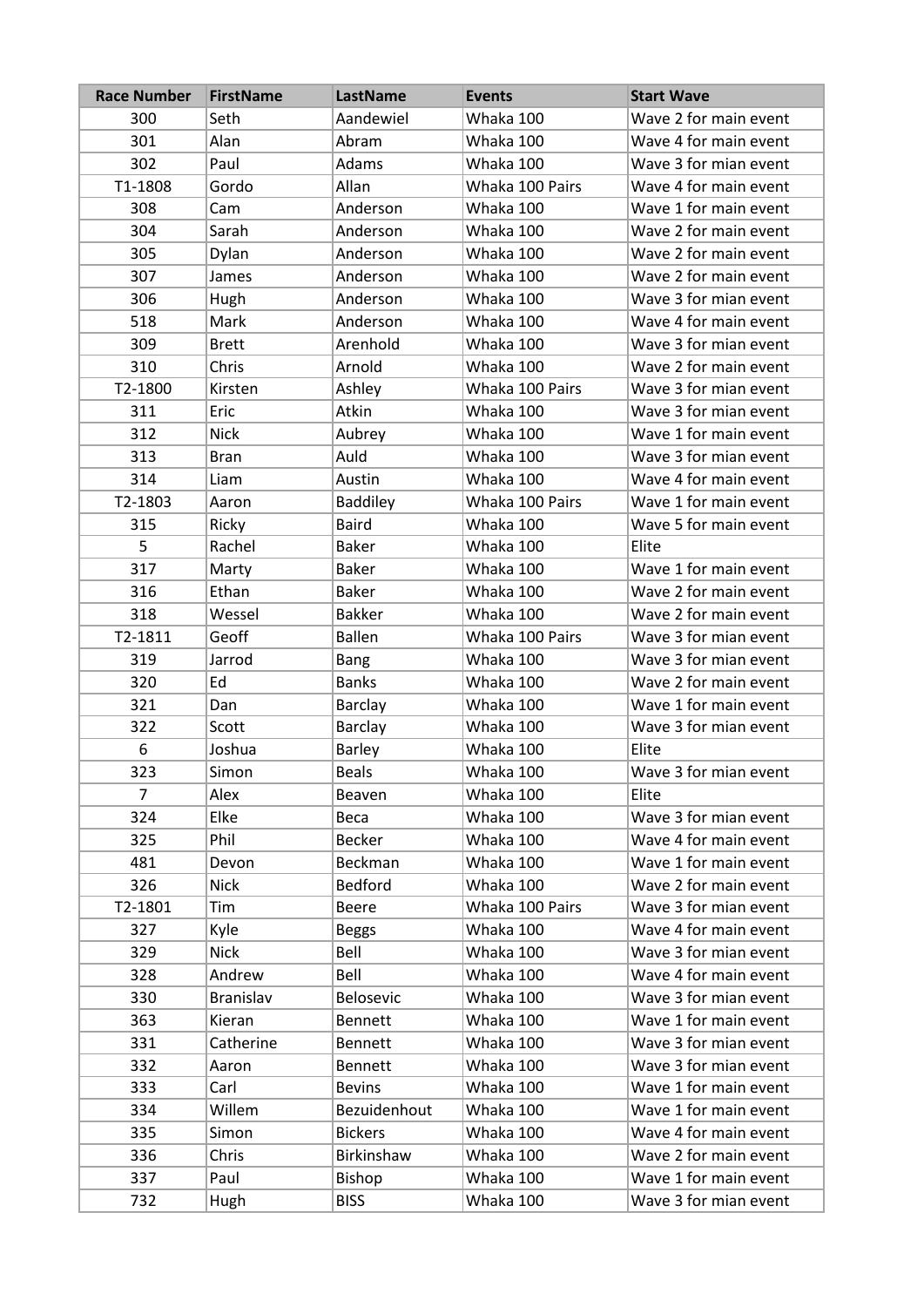| 338     | Bennie         | <b>Black</b>                     | Whaka 100              | Wave 2 for main event                          |
|---------|----------------|----------------------------------|------------------------|------------------------------------------------|
| 339     | Chris          | Blackford                        | Whaka 100              | Wave 4 for main event                          |
| 340     | Felicity       | Blackmore                        | Whaka 100              | Wave 2 for main event                          |
| 341     | Dean           | <b>Blair</b>                     | Whaka 100              | Wave 3 for mian event                          |
| 343     | Andrew         | <b>Bluck</b>                     | Whaka 100              | Wave 3 for mian event                          |
| 344     | Ross           | <b>Bones</b>                     | Whaka 100              | Wave 3 for mian event                          |
| 626     | Warren         | <b>Borlase</b>                   | Whaka 100              | Wave 3 for mian event                          |
| 486     | Peter          | <b>Bosch</b>                     | Whaka 100              | Wave 3 for mian event                          |
| 8       | Caleb          | <b>Bottcher</b>                  | Whaka 100              | Elite                                          |
| T2-1816 | Calum          | <b>Bradbury</b>                  | Whaka 100 Pairs        | Wave 4 for main event                          |
| 716     | Tony           | <b>Bradley</b>                   | Whaka 100              | Wave 2 for main event                          |
| 9       | Robbie         | <b>Bradshaw</b>                  | Whaka 100              | Elite                                          |
| 346     | Markus         | <b>Brand</b>                     | Whaka 100              | Wave 3 for mian event                          |
| 349     | Chris          | <b>Bredenbeck</b>                | Whaka 100              | Wave 1 for main event                          |
| 350     | Matthew        | <b>Brick</b>                     | Whaka 100              | Wave 2 for main event                          |
| 352     | Laura          | <b>Bridger</b>                   | Whaka 100              | Wave 2 for main event                          |
| 351     | Peter          | <b>Bridger</b>                   | Whaka 100              | Wave 3 for mian event                          |
| 10      | Anna           | <b>Bristow</b>                   | Whaka 100              | Elite                                          |
| 353     | <b>Blair</b>   | <b>Brooks</b>                    | Whaka 100              | Wave 1 for main event                          |
| 354     | Lochlan        | Brown                            | Whaka 100              | Wave 1 for main event                          |
| 355     | <b>Dallas</b>  | Brown                            | Whaka 100              | Wave 2 for main event                          |
| 356     | Mikyla         | Brown                            | Whaka 100              | Wave 2 for main event                          |
| 357     | Simon          | <b>Brown</b>                     | Whaka 100              | Wave 2 for main event                          |
| 359     | Craig          | Brown                            | Whaka 100              | Wave 3 for mian event                          |
| 358     | Paul           | Brown                            | Whaka 100              | Wave 4 for main event                          |
| 360     | Hayden         | <b>Bruce</b>                     | Whaka 100              | Wave 4 for main event                          |
| 361     | Andy           | <b>Bruere</b>                    | Whaka 100              | Wave 3 for mian event                          |
| T1-1810 | Willem         | <b>Bruins</b>                    | Whaka 100 Pairs        | Wave 1 for main event                          |
| 362     | Alister        | <b>Brunsden</b>                  | Whaka 100              | Wave 3 for mian event                          |
| 11      | Gabby          | <b>Buchanan</b>                  | Whaka 100              | Elite                                          |
| 364     | Kevin          | <b>Buckle</b>                    | Whaka 100              | Wave 4 for main event                          |
| 365     | Steve          | <b>Buckley</b>                   | Whaka 100              | Wave 4 for main event                          |
| 367     | Loan           | Burger                           | Whaka 100              | Wave 4 for main event                          |
| 369     | Chris          | <b>Burn</b>                      | Whaka 100              | Wave 3 for mian event                          |
| 366     | Geoff          | <b>Burndred</b>                  | Whaka 100              | Wave 1 for main event                          |
| 370     | <b>Braeden</b> | <b>Burne</b>                     | Whaka 100              | Wave 3 for mian event                          |
|         |                |                                  | Whaka 100              | Wave 5 for main event                          |
| 372     | Scott          | <b>Burnside</b><br><b>Burton</b> | Whaka 100              | Wave 2 for main event                          |
| 373     | Stephen        | <b>Butler</b>                    | Whaka 100              |                                                |
| 571     | Simon<br>Jason |                                  | Whaka 100              | Wave 3 for mian event                          |
| 374     |                | Bye                              | Whaka 100              | Wave 4 for main event                          |
| 12      | Caique         | Caleiro                          |                        | Elite                                          |
| 375     | John           | Calland                          | Whaka 100              | Wave 2 for main event                          |
| 376     | Logan          | Callesen                         | Whaka 100              | Wave 2 for main event                          |
| T2-1810 | Dylan          | Cameron                          | Whaka 100 Pairs        | Wave 1 for main event                          |
| 377     | Paul           | Cameron                          | Whaka 100              | Wave 2 for main event                          |
| 371     | Roger          | Campbell                         | Whaka 100              | Wave 3 for mian event                          |
| 378     | Thornton       | Campbell                         | Whaka 100              | Wave 3 for mian event                          |
| 380     | Wayne          | Campbell                         | Whaka 100              | Wave 3 for mian event                          |
| 381     |                |                                  |                        |                                                |
| 379     | Tyler<br>Neil  | Campbell<br>Campbell             | Whaka 100<br>Whaka 100 | Wave 3 for mian event<br>Wave 4 for main event |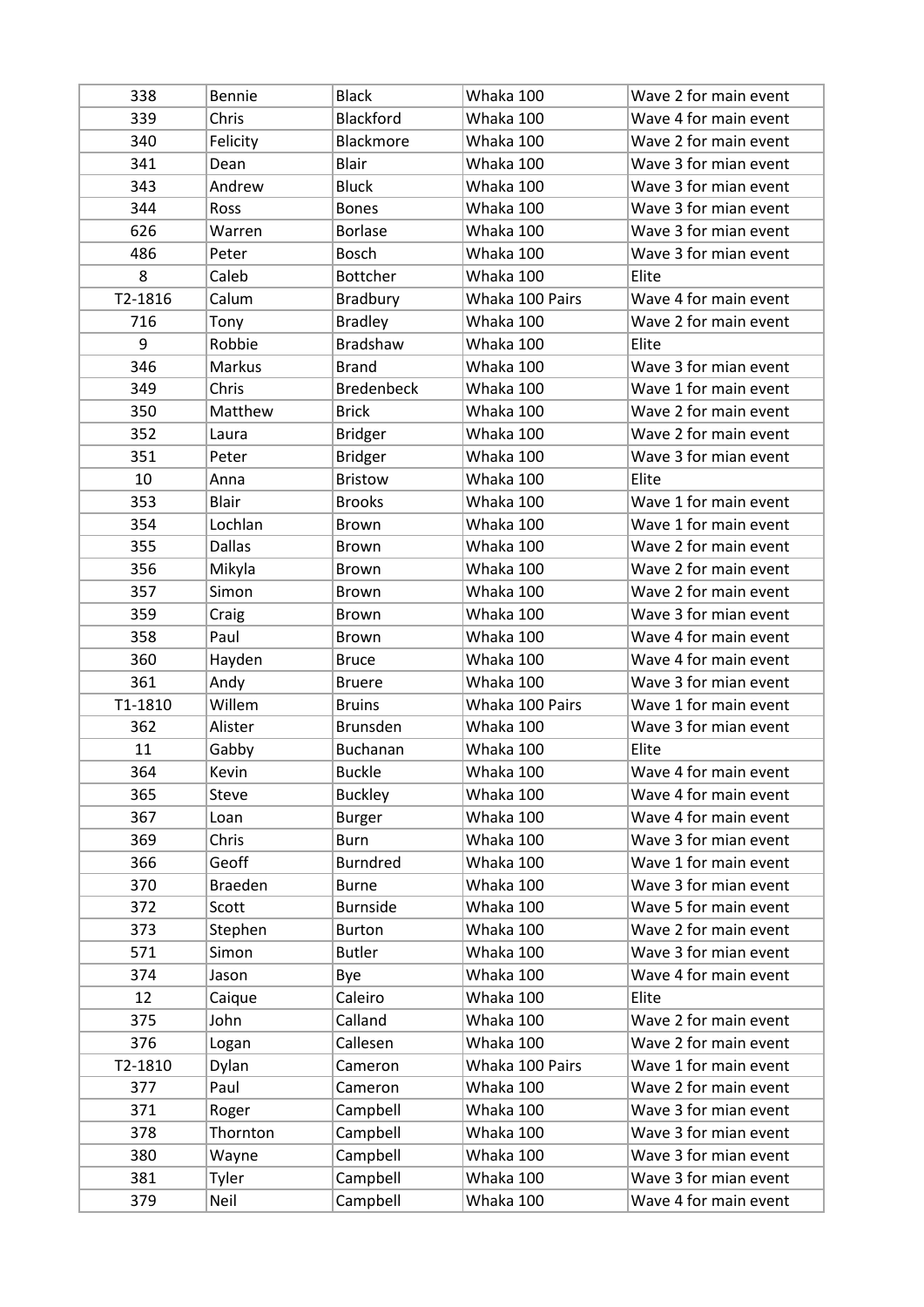| 382     | Bernard         | Campion             | Whaka 100       | Wave 2 for main event |
|---------|-----------------|---------------------|-----------------|-----------------------|
| 640     | Ben             | Cannon              | Whaka 100       | Wave 1 for main event |
| 383     | Luke            | Carroll             | Whaka 100       | Wave 1 for main event |
| 384     | Patrick         | Castrence           | Whaka 100       | Wave 5 for main event |
| 385     | Jason           | Chambers            | Whaka 100       | Wave 3 for mian event |
| 737     | Zoe             | Chandler            | Whaka 100       | Wave 3 for mian event |
| 386     | Chris           | Chapman             | Whaka 100       | Wave 3 for mian event |
| 387     | Julien          | Charpentier         | Whaka 100       | Wave 3 for mian event |
| 388     | Erwan           | <b>CHÉRIAUX</b>     | Whaka 100       | Wave 5 for main event |
| 389     | Tony            | Chester             | Whaka 100       | Wave 3 for mian event |
| 391     | Justin          | Chong               | Whaka 100       | Wave 3 for mian event |
| T2-1809 | Sebastian       | Cinquni             | Whaka 100 Pairs | Wave 3 for mian event |
| 392     | Charles         | Clark               | Whaka 100       | Wave 4 for main event |
| 393     | Josh            | Clarke              | Whaka 100       | Wave 3 for mian event |
| 394     | Manu            | Clarkson            | Whaka 100       | Wave 3 for mian event |
| 395     | Callum          | Cleary              | Whaka 100       | Wave 2 for main event |
| 396     | Jordan          | Clemence            | Whaka 100       | Wave 2 for main event |
| 303     | Chris Henry     | <b>Coastal Crew</b> | Whaka 100       | Wave 2 for main event |
| T1-1818 | Clair           | Coker               | Whaka 100 Pairs | Wave 3 for mian event |
| 397     | Matt            | Coker               | Whaka 100       | Wave 4 for main event |
| 398     | Glen            | Colby               | Whaka 100       | Wave 2 for main event |
| 399     | Thomas          | Colle               | Whaka 100       | Wave 3 for mian event |
| 14      | <b>Brad</b>     | Collins             | Whaka 100       | Elite                 |
| 400     | <b>Bruce</b>    | Cook                | Whaka 100       | Wave 3 for mian event |
| 401     | <b>Brad</b>     | Cooper              | Whaka 100       | Wave 1 for main event |
| 402     | Conor           | Corbett             | Whaka 100       | Wave 3 for mian event |
| 403     | Nicola          | Cordner             | Whaka 100       | Wave 2 for main event |
| 404     | John            | Cordner             | Whaka 100       | Wave 2 for main event |
| 406     | Ruth            | Cornelius           | Whaka 100       | Wave 2 for main event |
| 405     | Hendrik         | Cornelius           | Whaka 100       | Wave 4 for main event |
| 407     | Reuben          | Costello            | Whaka 100       | Wave 4 for main event |
| 408     | Angus           | Cotton              | Whaka 100       | Wave 3 for mian event |
| 409     | <b>Bart</b>     | Cowan               | Whaka 100       | Wave 3 for mian event |
| 410     | Samuel          | Cowdy               | Whaka 100       | Wave 3 for mian event |
| 411     | Alex            | Cranswick           | Whaka 100       | Wave 3 for mian event |
| 638     | James           | Crichton            | Whaka 100       | Wave 1 for main event |
| 412     | Sonja           | Crone               | Whaka 100       | Wave 3 for mian event |
| 413     | Tracey          | Crosby              | Whaka 100       | Wave 2 for main event |
| 414     | Nigel           | Cross               | Whaka 100       | Wave 1 for main event |
| 15      | Edwin           | Crossling           | Whaka 100       | Elite                 |
| 417     | Tim             | Cutfield            | Whaka 100       | Wave 2 for main event |
| 419     | Carla           | Davidson            | Whaka 100       | Wave 3 for mian event |
| 420     | Nicki           | <b>Davies</b>       | Whaka 100       | Wave 3 for mian event |
| 421     | Sam             | Davis               | Whaka 100       | Wave 4 for main event |
| 423     | Guy             | Dawson              | Whaka 100       | Wave 1 for main event |
| 424     | Mike            | Dawson              | Whaka 100       | Wave 2 for main event |
| 425     | <b>Beatrice</b> | Day                 | Whaka 100       | Wave 2 for main event |
| 426     | Jacob           | Day                 | Whaka 100       | Wave 2 for main event |
| 428     | Scott           | De Graaf            | Whaka 100       | Wave 2 for main event |
| 429     | Nico            | De Jong             | Whaka 100       | Wave 1 for main event |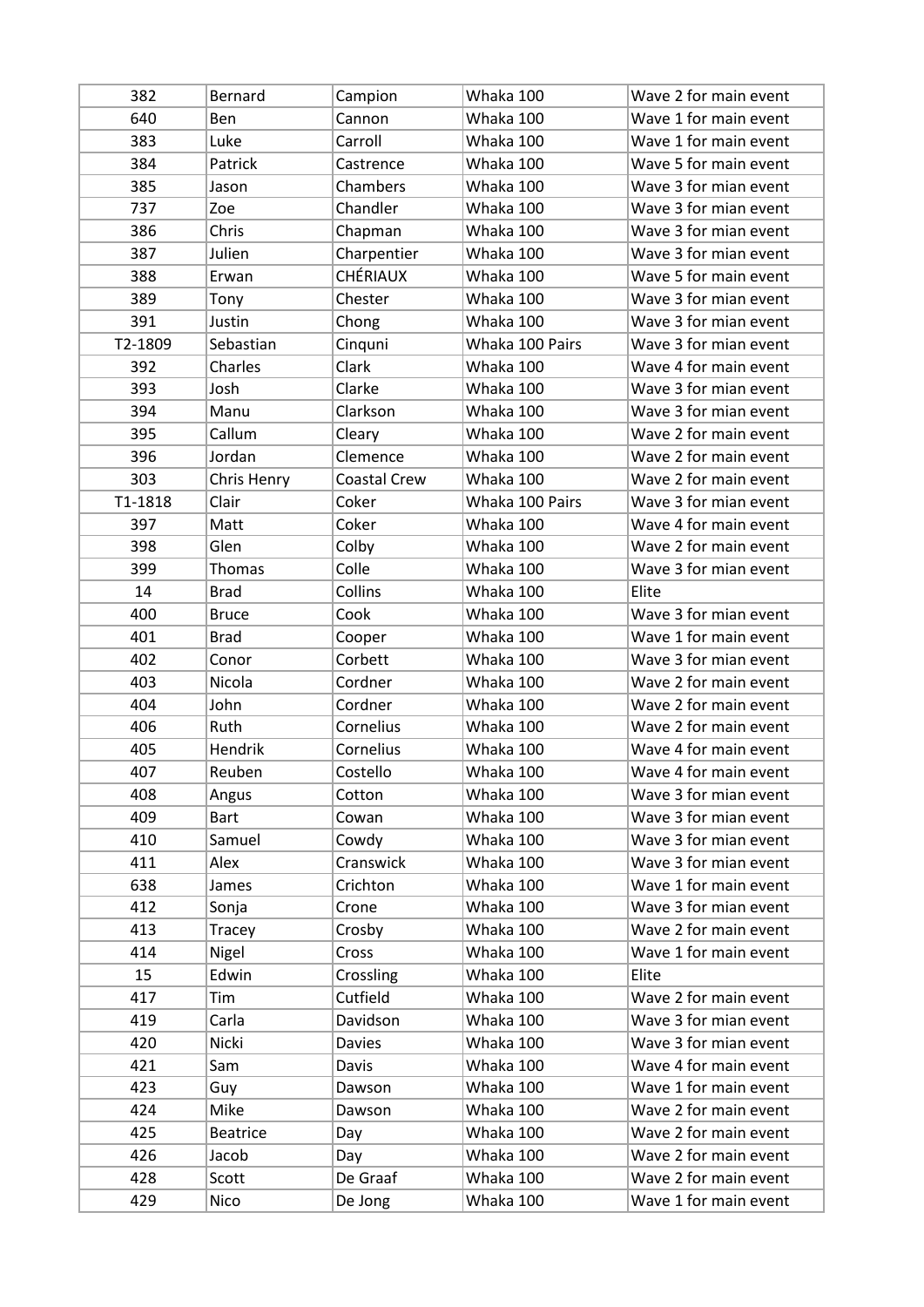| 631     | Patrick        | De Jong          | Whaka 100       | Wave 1 for main event |
|---------|----------------|------------------|-----------------|-----------------------|
| 430     | Jeff Ceasar    | De Los Reyes     | Whaka 100       | Wave 3 for mian event |
| 431     | Ben            | De Wet           | Whaka 100       | Wave 3 for mian event |
| 432     | <b>Neville</b> | De Winnaar       | Whaka 100       | Wave 3 for mian event |
| 433     | Steve          | Dean             | Whaka 100       | Wave 1 for main event |
| 434     | Simon          | Dearsley         | Whaka 100       | Wave 1 for main event |
| 435     | Mendel         | Dela Cuesta      | Whaka 100       | Wave 2 for main event |
| 436     | <b>Nikolas</b> | Delegat          | Whaka 100       | Wave 2 for main event |
| 437     | David          | <b>DELL</b>      | Whaka 100       | Wave 2 for main event |
| 439     | Roman          | Denisenko        | Whaka 100       | Wave 3 for mian event |
| 441     | <b>Nick</b>    | Dew              | Whaka 100       | Wave 3 for mian event |
| 442     | Greg           | <b>Dick</b>      | Whaka 100       | Wave 1 for main event |
| 443     | Sam            | <b>Dickie</b>    | Whaka 100       | Wave 2 for main event |
| 447     | Nicholas       | Dominick         | Whaka 100       | Wave 3 for mian event |
| 448     | Gaz            | Dommett          | Whaka 100       | Wave 5 for main event |
| 451     | James          | Douglas          | Whaka 100       | Wave 3 for mian event |
| 452     | Richard        | Dove             | Whaka 100       | Wave 3 for mian event |
| 453     | Andrew         | Dover            | Whaka 100       | Wave 3 for mian event |
| 454     | Andrew         | Dowling          | Whaka 100       | Wave 4 for main event |
| 455     | Stef           | Downes           | Whaka 100       | Wave 5 for main event |
| 812     | Patrick        | Dravitzki        | Whaka 100       | Wave 3 for mian event |
| 456     | Rayno          | Du Buisson       | Whaka 100       | Wave 3 for mian event |
| 457     | Etienne        | Du Plessis       | Whaka 100       | Wave 3 for mian event |
| 458     | Armand         | Du Randt         | Whaka 100       | Wave 1 for main event |
| 459     | Kerry          | Duncan           | Whaka 100       | Wave 2 for main event |
| 460     | Andrew         | Dunkley          | Whaka 100       | Wave 3 for mian event |
| 462     | Stephen        | Eachus           | Whaka 100       | Wave 1 for main event |
| 463     | Regan          | Edwards          | Whaka 100       | Wave 1 for main event |
| 464     | John           | Ellington        | Whaka 100       | Wave 3 for mian event |
| 465     | <b>Nick</b>    | Emerson          | Whaka 100       | Wave 1 for main event |
| 466     | Josh           | England          | Whaka 100       | Wave 1 for main event |
| 714     | <b>Blake</b>   | Eva              | Whaka 100       | Wave 1 for main event |
| 468     | Toby           | Evans            | Whaka 100       | Wave 1 for main event |
| 467     | Craig          | Evans            | Whaka 100       | Wave 2 for main event |
| 469     | Russell        | <b>Fairbrass</b> | Whaka 100       | Wave 2 for main event |
| 470     | Bevan          | Falloon          | Whaka 100       | Wave 2 for main event |
| 471     | Arnold         | Fawcett          | Whaka 100       | Wave 3 for mian event |
| T1-1816 | Dina           | Fieman           | Whaka 100 Pairs | Wave 4 for main event |
| 461     | Tom            | Finlay           | Whaka 100       | Wave 2 for main event |
| 17      | Carl           | Fischer          | Whaka 100       | Elite                 |
| 18      | Sam            | Fisher           | Whaka 100       | Elite                 |
| 472     | Tony           | Fisher           | Whaka 100       | Wave 3 for mian event |
| 473     | Todd           | Fisher           | Whaka 100       | Wave 4 for main event |
| 474     | Darryl         | Fitzgerald       | Whaka 100       | Wave 5 for main event |
| 476     | Kevin          | Flynn            | Whaka 100       | Wave 1 for main event |
| 477     | Liam           | Flynn            | Whaka 100       | Wave 1 for main event |
| 478     | Patrick        | Fontein          | Whaka 100       | Wave 2 for main event |
| 479     | Peter          | Forch            | Whaka 100       | Wave 1 for main event |
| 480     | Jeremy         | Forlong          | Whaka 100       | Wave 1 for main event |
| 482     | Paul           | Fowler           | Whaka 100       | Wave 3 for mian event |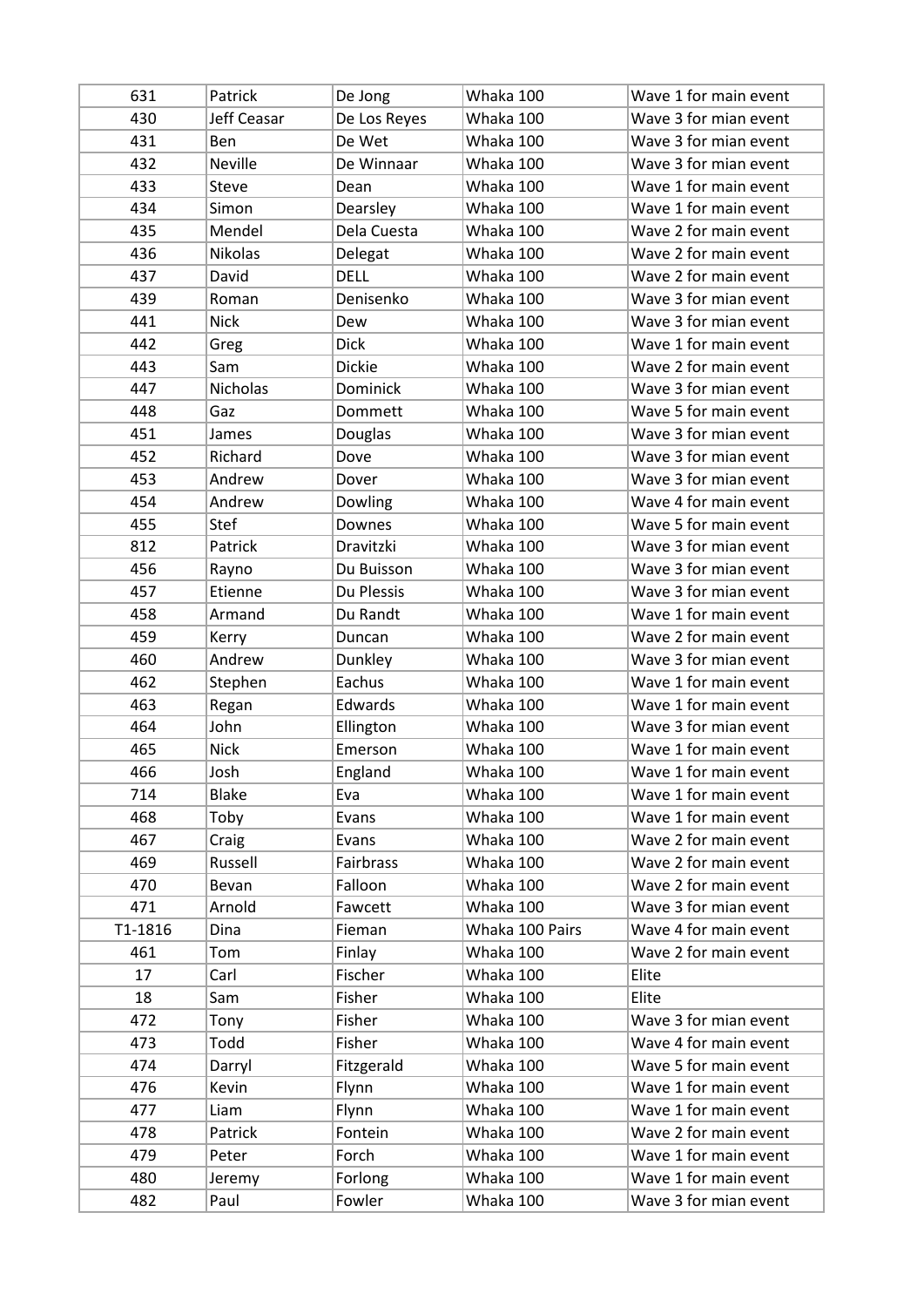| 19      | Adam          | Francis                       | Whaka 100       | Elite                 |
|---------|---------------|-------------------------------|-----------------|-----------------------|
| 483     | Leo           | Francis                       | Whaka 100       | Wave 3 for mian event |
| 484     | <b>Bailey</b> | Fredericksen                  | Whaka 100       | Wave 1 for main event |
| 485     | Tim           | Fulton                        | Whaka 100       | Wave 2 for main event |
| 777     | George        | <b>Furniss</b>                | Whaka 100       | Wave 1 for main event |
| 475     | Rico          | Gabriel                       | Whaka 100       | Wave 5 for main event |
| 487     | Kent          | Galang                        | Whaka 100       | Wave 3 for mian event |
| 488     | Mark          | Galbraith                     | Whaka 100       | Wave 2 for main event |
| 489     | <b>ROSS</b>   | <b>GALLAGHER</b>              | Whaka 100       | Wave 5 for main event |
| 20      | Jeremy        | Gardner                       | Whaka 100       | Elite                 |
| 491     | Sam           | Gardner                       | Whaka 100       | Wave 1 for main event |
| 490     | Tim           | Gardner                       | Whaka 100       | Wave 3 for mian event |
| 493     | Anton         | Gibson                        | Whaka 100       | Wave 1 for main event |
| 21      | Sarah         | Gilbert                       | Whaka 100       | Elite                 |
| 494     | Jack          | Gillingham                    | Whaka 100       | Wave 1 for main event |
| 495     | Jordan        | Gilmore                       | Whaka 100       | Wave 1 for main event |
| 57      | James         | Gilmour                       | Whaka 100       | Elite                 |
| 496     | Louis         | Gilmour                       | Whaka 100       | Wave 2 for main event |
| 497     | Andy          | Gimson                        | Whaka 100       | Wave 2 for main event |
| 498     | Darrell       | Girdler                       | Whaka 100       | Wave 2 for main event |
| 499     | Daniel        | Godden                        | Whaka 100       | Wave 3 for mian event |
| 500     | Anita         | Goodman                       | Whaka 100       | Wave 2 for main event |
| 501     | <b>Brad</b>   | Goold                         | Whaka 100       | Wave 4 for main event |
| 22      | Callum        | Gordon                        | Whaka 100       | Elite                 |
| 502     | Matt          | Gorter                        | Whaka 100       | Wave 1 for main event |
| 503     | Adam          | Gosney                        | Whaka 100       | Wave 1 for main event |
| 505     | Max           | Gough                         | Whaka 100       | Wave 2 for main event |
| 504     | <b>Steve</b>  | Gough                         | Whaka 100       | Wave 3 for mian event |
| 506     | James         | Gould                         | Whaka 100       | Wave 4 for main event |
| 507     | Jeff          | Graham                        | Whaka 100       | Wave 2 for main event |
| 508     | Paul          | Gray                          | Whaka 100       | Wave 1 for main event |
| 509     | Dave          | Gray                          | Whaka 100       | Wave 1 for main event |
| 347     | Mark          | Gray                          | Whaka 100       | Wave 2 for main event |
| 510     | Steven        | Grieve                        | Whaka 100       | Wave 2 for main event |
| 511     | Tim           | Griffith                      | Whaka 100       | Wave 4 for main event |
| 513     | Wihann        | Groenewald                    | Whaka 100       | Wave 5 for main event |
| 514     | Jeremy        | Groux                         | Whaka 100       | Wave 3 for mian event |
| 515     | Jonathon      | Gudsell                       | Whaka 100       | Wave 3 for mian event |
| 517     | Paul          | Gunn                          | Whaka 100       | Wave 3 for mian event |
| 23      | Glenn         | Haden                         | Whaka 100       | Elite                 |
| T1-1819 | Andy          | Hagan                         | Whaka 100 Pairs | Wave 1 for main event |
| 519     | Elson         | Halligan                      | Whaka 100       | Wave 1 for main event |
| 522     | Will          | Hand                          | Whaka 100       | Wave 1 for main event |
| 521     | Charlotte     | Hand                          | Whaka 100       | Wave 3 for mian event |
| 523     | Chris         | Hansen                        | Whaka 100       | Wave 1 for main event |
| 524     | Jamie         | Harbour - Iride - T Whaka 100 |                 | Wave 1 for main event |
| 525     | Olivia        | Hardcastle                    | Whaka 100       | Wave 1 for main event |
|         |               | Harding                       | Whaka 100       | Wave 1 for main event |
| 342     | Tony          |                               |                 |                       |
| 526     | Herman        | Haringa                       | Whaka 100       | Wave 4 for main event |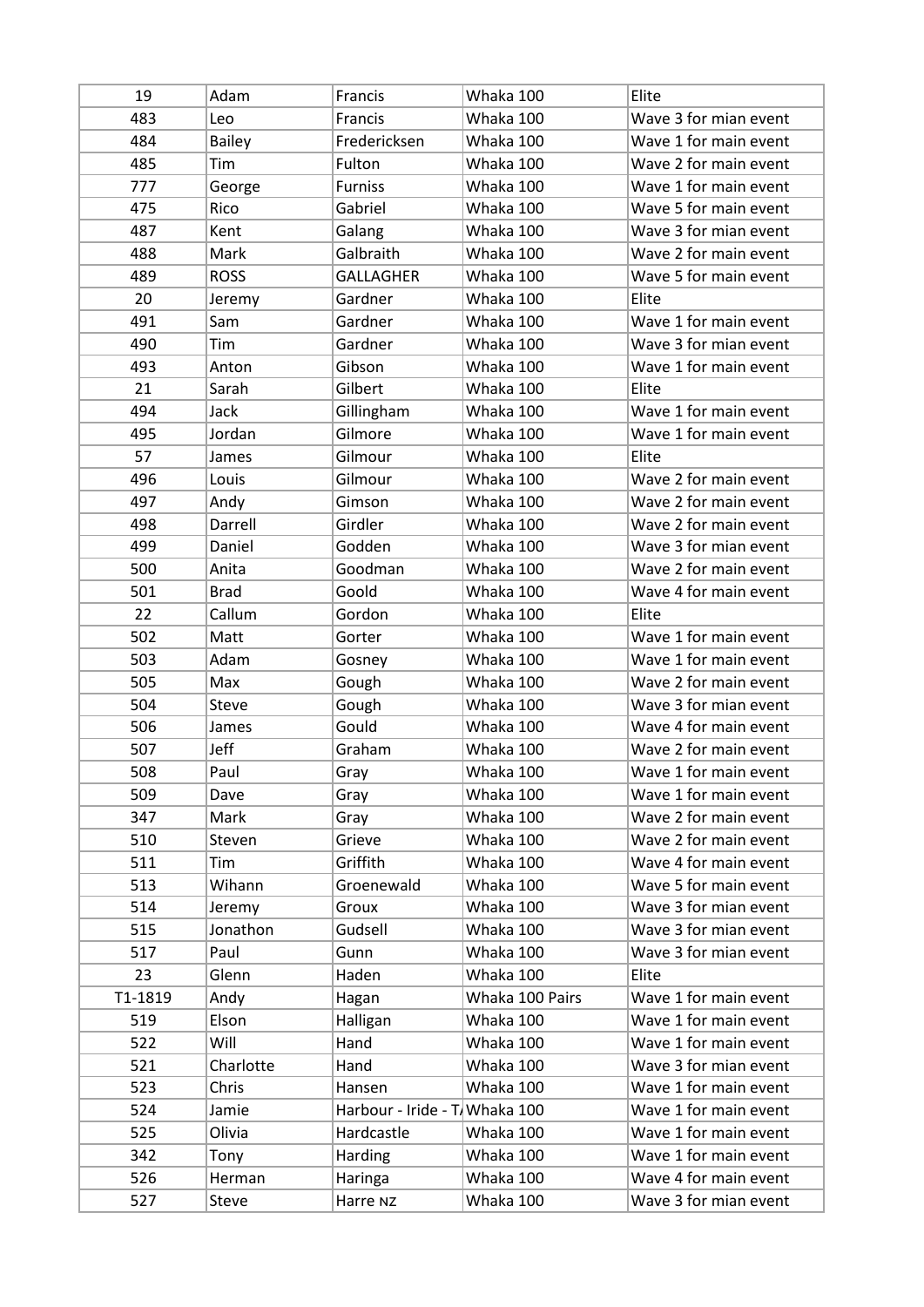| 528 | Nathan        | Harris        | Whaka 100 | Wave 4 for main event |
|-----|---------------|---------------|-----------|-----------------------|
| 530 | <b>Nick</b>   | Harrison      | Whaka 100 | Wave 2 for main event |
| 529 | Sam           | Harrison      | Whaka 100 | Wave 3 for mian event |
| 531 | Robert        | Harrow        | Whaka 100 | Wave 2 for main event |
| 446 | Sheila        | Hart          | Whaka 100 | Wave 3 for mian event |
| 418 | Tommy         | Hayes         | Whaka 100 | Wave 1 for main event |
| 534 | Stephen       | Haynes        | Whaka 100 | Wave 1 for main event |
| 535 | Matt          | Hayward       | Whaka 100 | Wave 2 for main event |
| 536 | Mark          | Hearfield     | Whaka 100 | Wave 3 for mian event |
| 537 | Christopher   | Heatherton    | Whaka 100 | Wave 3 for mian event |
| 538 | Roger         | Heaton        | Whaka 100 | Wave 5 for main event |
| 539 | Gavin         | Hedley        | Whaka 100 | Wave 3 for mian event |
| 540 | Kim           | Hedley        | Whaka 100 | Wave 4 for main event |
| 541 | Dave          | Hedley        | Whaka 100 | Wave 4 for main event |
| 516 | Austin        | Heffernan     | Whaka 100 | Wave 4 for main event |
| 542 | <b>Brett</b>  | Henderson     | Whaka 100 | Wave 5 for main event |
| 543 | Immanuel      | Hennessy      | Whaka 100 | Wave 3 for mian event |
| 544 | Marc          | Herrmann      | Whaka 100 | Wave 1 for main event |
| 545 | Pam           | Hewlett       | Whaka 100 | Wave 3 for mian event |
| 444 | Elizabeth     | <b>Hicks</b>  | Whaka 100 | Wave 2 for main event |
| 546 | Andrew        | Hickson       | Whaka 100 | Wave 1 for main event |
| 547 | Phillip       | Hill          | Whaka 100 | Wave 1 for main event |
| 548 | Darren        | Hill          | Whaka 100 | Wave 3 for mian event |
| 549 | Chris         | Hilleard      | Whaka 100 | Wave 1 for main event |
| 550 | Andre         | Hilliar       | Whaka 100 | Wave 3 for mian event |
| 551 | Augyson       | Historillo    | Whaka 100 | Wave 3 for mian event |
| 552 | Will          | Hjorth        | Whaka 100 | Wave 3 for mian event |
| 553 | Simon         | Hoekstra      | Whaka 100 | Wave 1 for main event |
| 554 | Steve         | Hofmans       | Whaka 100 | Wave 1 for main event |
| 555 | James         | Hogg          | Whaka 100 | Wave 2 for main event |
| 556 | Clement       | Holgate       | Whaka 100 | Wave 1 for main event |
| 558 | Matt          | Holton        | Whaka 100 | Wave 4 for main event |
| 559 | Simon         | Honour        | Whaka 100 | Wave 2 for main event |
| 560 | Aaron         | Hooper        | Whaka 100 | Wave 3 for mian event |
| 632 | <b>Bernie</b> | Hopkins       | Whaka 100 | Wave 3 for mian event |
| 561 | Richard       | Houghton      | Whaka 100 | Wave 5 for main event |
| 564 | Sam           | <b>Hughes</b> | Whaka 100 | Wave 2 for main event |
| 565 | Ben           | Hughes        | Whaka 100 | Wave 3 for mian event |
| 563 | Adam          | <b>Hughes</b> | Whaka 100 | Wave 5 for main event |
| 566 | Mark          | Hunt          | Whaka 100 | Wave 3 for mian event |
| 567 | Emily         | Hunter        | Whaka 100 | Wave 4 for main event |
| 569 | Kyle          | Hurley        | Whaka 100 | Wave 2 for main event |
| 570 | Kellie        | Hurring       | Whaka 100 | Wave 4 for main event |
| 572 | Mark          | Hussey        | Whaka 100 | Wave 1 for main event |
| 573 | Toby          | Huston        | Whaka 100 | Wave 3 for mian event |
| 574 | Mark          | Hyland        | Whaka 100 | Wave 1 for main event |
| 575 | Jeck          | Icaro         | Whaka 100 | Wave 4 for main event |
| 576 | Callum        | Ide           | Whaka 100 | Wave 3 for mian event |
| 577 | Kieron        | Ingram        | Whaka 100 | Wave 1 for main event |
| 578 | Amy           | Insoll        | Whaka 100 | Wave 1 for main event |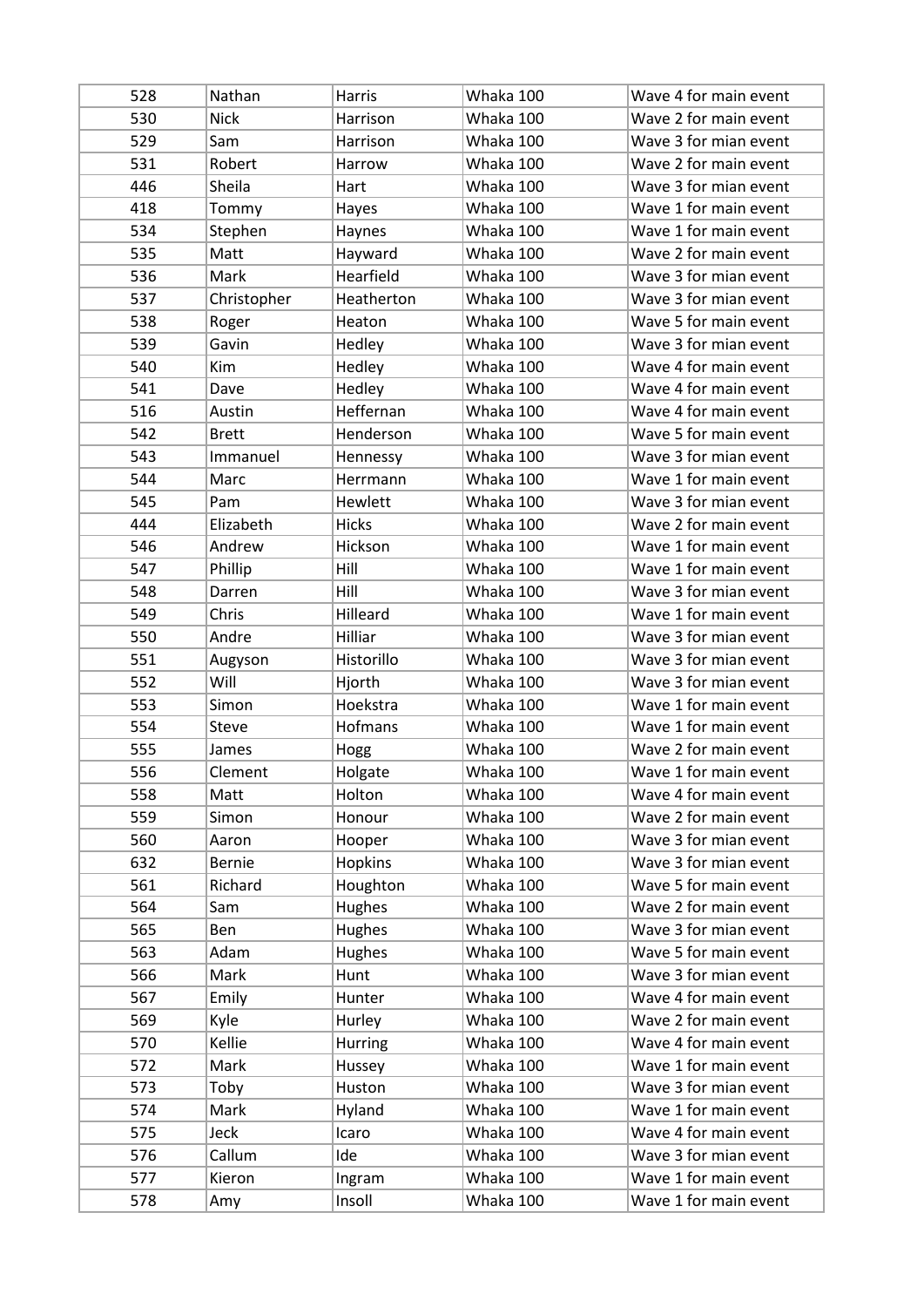| 557     | Darryn                 | Jackson                   | Whaka 100       | Wave 1 for main event |
|---------|------------------------|---------------------------|-----------------|-----------------------|
| 580     | <b>Stuart</b>          | Jackson                   | Whaka 100       | Wave 3 for mian event |
| 579     | Liv                    | Jackson                   | Whaka 100       | Wave 4 for main event |
| 670     | Mark                   | Jackson                   | Whaka 100       | Wave 4 for main event |
| 581     | <b>Baylee</b>          | Jackson                   | Whaka 100       | Wave 5 for main event |
| 582     | Jake                   | Jackson-Grammer Whaka 100 |                 | Wave 1 for main event |
| 583     | Dave                   | Jaggs                     | Whaka 100       | Wave 3 for mian event |
| 584     | Cameron                | Janes                     | Whaka 100       | Wave 1 for main event |
| 585     | Shane                  | Janssen                   | Whaka 100       | Wave 2 for main event |
| 586     | Wade                   | Jennings                  | Whaka 100       | Wave 1 for main event |
| 587     | Kristy                 | Jennings                  | Whaka 100       | Wave 3 for mian event |
| 588     | Alex                   | Johnson                   | Whaka 100       | Wave 1 for main event |
| 589     | Matt                   | Johnson                   | Whaka 100       | Wave 1 for main event |
| 24      | Connor                 | Johnston                  | Whaka 100       | Elite                 |
| 13      | Cameron                | <b>JONES</b>              | Whaka 100       | Elite                 |
| 590     | Alex                   | Jones                     | Whaka 100       | Wave 1 for main event |
| 591     | Mary                   | Jowett                    | Whaka 100       | Wave 3 for mian event |
| 592     | Greg                   | Jupp                      | Whaka 100       | Wave 4 for main event |
| 594     | Ryan                   | Kelly                     | Whaka 100       | Wave 2 for main event |
| 596     | <b>Nic</b>             | Kelly                     | Whaka 100       | Wave 2 for main event |
| 595     | lona                   | Kelly                     | Whaka 100       | Wave 3 for mian event |
| 25      | Callum                 | Kennedy                   | Whaka 100       | Elite                 |
| 597     | Jason                  | Kennedy                   | Whaka 100       | Wave 3 for mian event |
| 598     | Tim                    | Kerrisk                   | Whaka 100       | Wave 2 for main event |
| 599     | Luca                   | Killick                   | Whaka 100       | Wave 1 for main event |
| 600     | Louis                  | Kimber                    | Whaka 100       | Wave 2 for main event |
|         |                        |                           |                 |                       |
| 602     | Adam                   | King                      | Whaka 100       | Wave 2 for main event |
| 601     | Michael                | <b>King</b>               | Whaka 100       | Wave 3 for mian event |
| 603     | Sam                    | King-Turner               | Whaka 100       | Wave 3 for mian event |
| 26      | James                  | Kirkham                   | Whaka 100       | Elite                 |
| 604     | Alan                   | Kirkpatrick               | Whaka 100       | Wave 1 for main event |
| 605     | Glen                   | Kivell                    | Whaka 100       | Wave 2 for main event |
| 606     | Marcus                 | Koll                      | Whaka 100       | Wave 2 for main event |
| 607     | Robin                  | Kos                       | Whaka 100       | Wave 1 for main event |
| 691     | Josh                   | Kuysten                   | Whaka 100       | Wave 1 for main event |
| 608     | Peanut                 | Laface                    | Whaka 100       | Wave 3 for mian event |
| 610     | Mitch                  | Lamb                      | Whaka 100       | Wave 1 for main event |
| 609     | Tim                    | Lamb                      | Whaka 100       | Wave 2 for main event |
| 611     | Kurt                   | Lancaster                 | Whaka 100       | Wave 1 for main event |
| 612     | Leatham                | Landon-Lane               | Whaka 100       | Wave 3 for mian event |
| 613     | Tony                   | Lane                      | Whaka 100       | Wave 2 for main event |
| 614     | <b>Bodo</b>            | Lang                      | Whaka 100       | Wave 1 for main event |
| 710     | Cody                   | Langford                  | Whaka 100       | Wave 3 for mian event |
| T1-1804 | Taine                  | Larsen                    | Whaka 100 Pairs | Wave 1 for main event |
| 615     | Doug                   | Latto                     | Whaka 100       | Wave 1 for main event |
| 616     | Karl                   | Laurence                  | Whaka 100       | Wave 2 for main event |
| 617     | Robert                 | Laurenson                 | Whaka 100       | Wave 4 for main event |
| 618     | Matthew                | Law                       | Whaka 100       | Wave 2 for main event |
| 619     | Clinton                | Lawry                     | Whaka 100       | Wave 3 for mian event |
| 620     | August Gregor III Lazo |                           | Whaka 100       | Wave 4 for main event |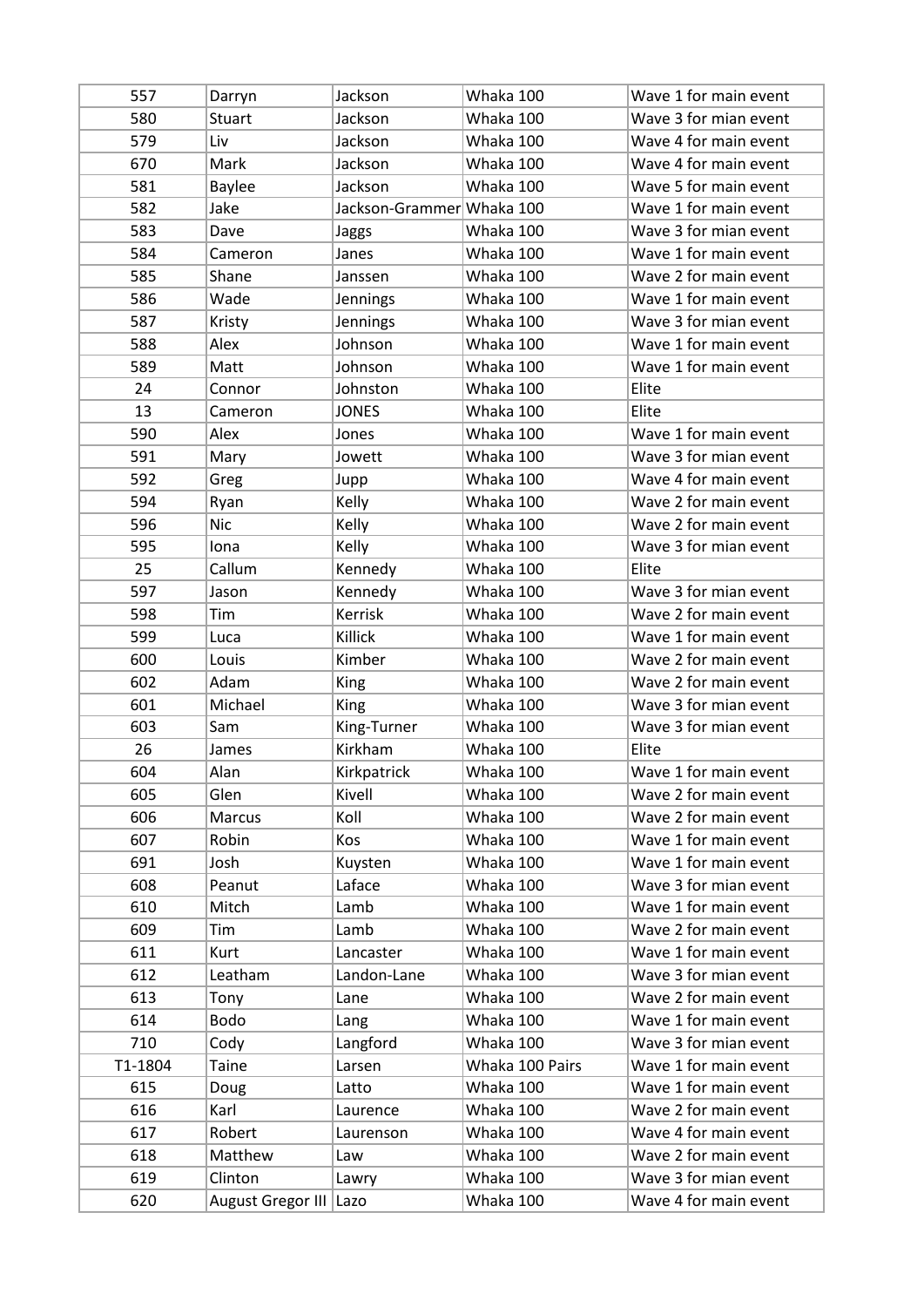| 621     | Mike         | Lea          | Whaka 100       | Wave 3 for mian event |
|---------|--------------|--------------|-----------------|-----------------------|
| 622     | Phil         | Leach        | Whaka 100       | Wave 1 for main event |
| 623     | <b>Steve</b> | Leach        | Whaka 100       | Wave 2 for main event |
| 624     | Michael      | Leadbeater   | Whaka 100       | Wave 1 for main event |
| 625     | <b>Nic</b>   | Leary        | Whaka 100       | Wave 1 for main event |
| 627     | Cabin        | Leishman     | Whaka 100       | Wave 1 for main event |
| 628     | Joey         | Lendib       | Whaka 100       | Wave 5 for main event |
| 27      | <b>Blake</b> | Lepper       | Whaka 100       | Elite                 |
| 629     | Barnaby      | Lewin        | Whaka 100       | Wave 2 for main event |
| 630     | Sean         | Lewis        | Whaka 100       | Wave 3 for mian event |
| 633     | Harry        | Llewellyn    | Whaka 100       | Wave 3 for mian event |
| 634     | Gerard       | Loader       | Whaka 100       | Wave 4 for main event |
| 635     | Johnny       | Lock         | Whaka 100       | Wave 3 for mian event |
| 636     | Sam          | Lockwood     | Whaka 100       | Wave 1 for main event |
| 637     | Richard      | Lockwood     | Whaka 100       | Wave 3 for mian event |
| T1-1811 | Losper       | Losper       | Whaka 100 Pairs | Wave 3 for mian event |
| 639     | Evaander     | Love         | Whaka 100       | Wave 3 for mian event |
| 642     | Geoff        | Luke         | Whaka 100       | Wave 4 for main event |
| 695     | <b>Nic</b>   | Lundberg     | Whaka 100       | Wave 3 for mian event |
| 643     | Rex          | Lyes         | Whaka 100       | Wave 2 for main event |
| 644     | Lucas        | Macdonald    | Whaka 100       | Wave 3 for mian event |
| 645     | Cameron      | Mace         | Whaka 100       | Wave 2 for main event |
| 646     | Adele        | Macgregor    | Whaka 100       | Wave 2 for main event |
| 649     | Marc         | Mackay       | Whaka 100       | Wave 1 for main event |
| 650     | Amélie       | Mackay       | Whaka 100       | Wave 2 for main event |
| 647     | Steven       | Mackay       | Whaka 100       | Wave 3 for mian event |
| 648     | Anthony      | Mackay       | Whaka 100       | Wave 5 for main event |
| 651     | John         | Mackillop    | Whaka 100       | Wave 3 for mian event |
| T2-1805 | <b>Blair</b> | Mackinnon    | Whaka 100 Pairs | Wave 4 for main event |
| 652     | Quentin      | Maclean      | Whaka 100       | Wave 2 for main event |
| T1-1805 | Steven       | Macleod      | Whaka 100 Pairs | Wave 5 for main event |
| 654     | Todd         | Maddock      | Whaka 100       | Wave 2 for main event |
| 655     | Abram        | Mahoney      | Whaka 100       | Wave 3 for mian event |
| 656     | Dion         | Mair         | Whaka 100       | Wave 1 for main event |
| 657     | Rico         | Malabanan    | Whaka 100       | Wave 4 for main event |
| 750     | Werner       | <b>MALAN</b> | Whaka 100       | Wave 4 for main event |
| 769     | Francois     | Malan        | Whaka 100       | Wave 4 for main event |
| 28      | Jessica      | Manchester   | Whaka 100       | Elite                 |
| 658     | Carey        | Mander       | Whaka 100       | Wave 1 for main event |
| 662     | Paul         | Manley       | Whaka 100       | Wave 2 for main event |
| 660     | Rick         | Manley       | Whaka 100       | Wave 4 for main event |
| 661     | Simon        | Manley       | Whaka 100       | Wave 4 for main event |
| 663     | Amy          | Mannering    | Whaka 100       | Wave 3 for mian event |
| 665     | Chris        | Markham      | Whaka 100       | Wave 2 for main event |
| 666     | Gene         | Marsh        | Whaka 100       | Wave 1 for main event |
| 667     | Corey        | Marshall     | Whaka 100       | Wave 1 for main event |
| 668     | Adam         | Marshment    | Whaka 100       | Wave 1 for main event |
| 30      | David        | Martin       | Whaka 100       | Elite                 |
| 31      | Sullivan     | Martin       | Whaka 100       | Elite                 |
| 671     | Rick         | Martin       | Whaka 100       | Wave 1 for main event |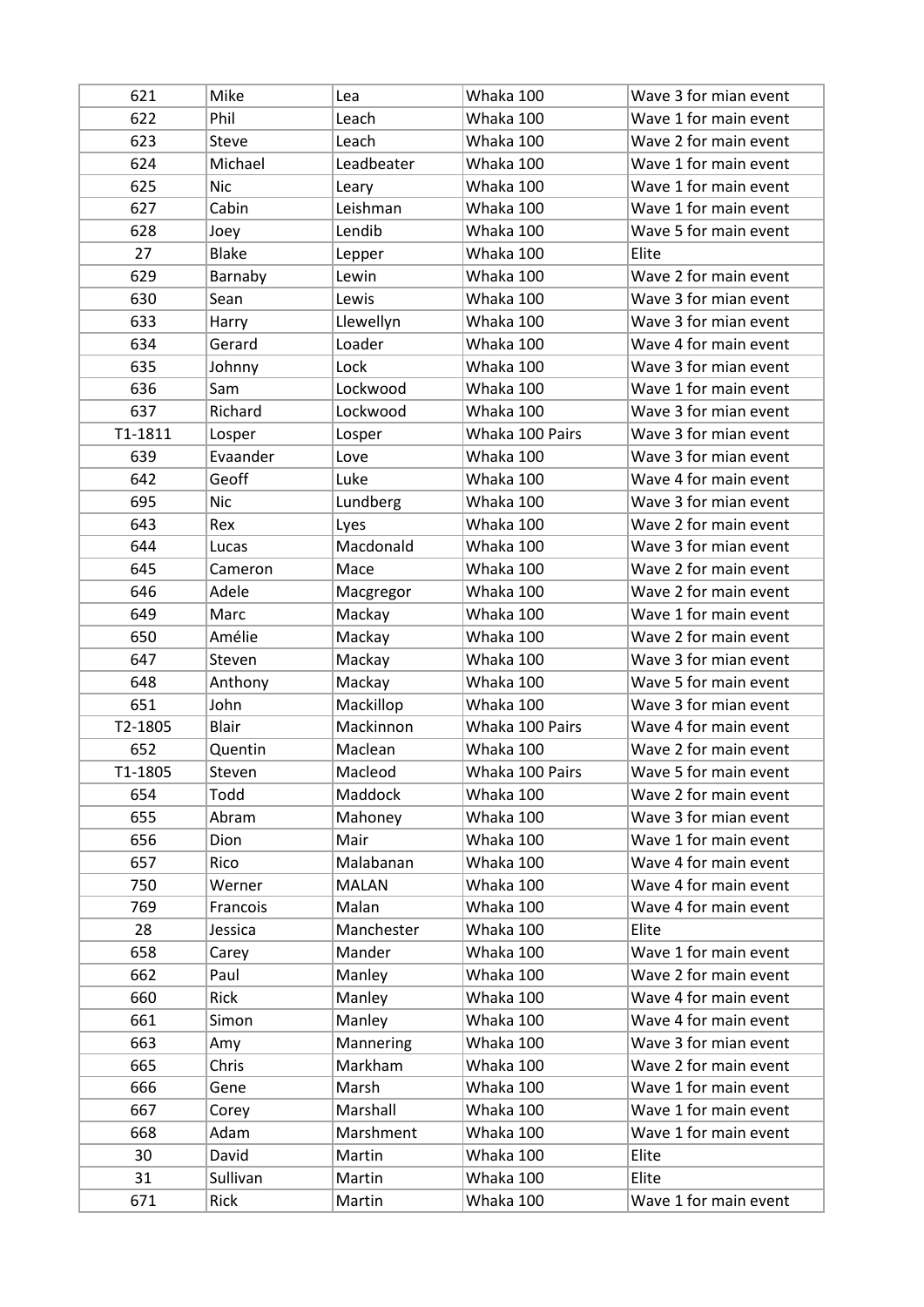| 669     | Oliver        | Martin          | Whaka 100       | Wave 2 for main event |
|---------|---------------|-----------------|-----------------|-----------------------|
| 672     | Andrew        | Martin          | Whaka 100       | Wave 4 for main event |
| 674     | Tom           | Matthew         | Whaka 100       | Wave 3 for mian event |
| 745     | James         | <b>Matthews</b> | Whaka 100       | Wave 3 for mian event |
| 675     | Ross          | Maugham         | Whaka 100       | Wave 2 for main event |
| 32      | Sammie        | Maxwell         | Whaka 100       | Elite                 |
| 676     | <b>Stuart</b> | Maxwell         | Whaka 100       | Wave 4 for main event |
| 677     | Jess          | Mazengarb       | Whaka 100       | Wave 3 for mian event |
| 678     | Karl          | Mcbride         | Whaka 100       | Wave 2 for main event |
| 679     | <b>Bruce</b>  | Mccallum        | Whaka 100       | Wave 3 for mian event |
| 680     | Tony          | Mccarthy        | Whaka 100       | Wave 4 for main event |
| 681     | Jason         | Mccarty         | Whaka 100       | Wave 1 for main event |
| 682     | Andrew        | Mcculloch       | Whaka 100       | Wave 5 for main event |
| 683     | Mike          | Mcdavitt        | Whaka 100       | Wave 2 for main event |
| 29      | Jed           | Mcdermott       | Whaka 100       | Elite                 |
| 684     | Keri          | Mcdonald        | Whaka 100       | Wave 3 for mian event |
| 685     | Sheldon       | Mcewen          | Whaka 100       | Wave 4 for main event |
| 686     | Cameron       | Mcgregor        | Whaka 100       | Wave 5 for main event |
| T2-1804 | Toby          | Mcguffie        | Whaka 100 Pairs | Wave 1 for main event |
| 687     | Ana           | Mcilroy         | Whaka 100       | Wave 3 for mian event |
| 688     | Ken           | <b>Mcinnes</b>  | Whaka 100       | Wave 4 for main event |
| 689     | Malcolm       | Mckee           | Whaka 100       | Wave 5 for main event |
| 690     | David         | Mckenzie        | Whaka 100       | Wave 3 for mian event |
| 440     | James         | Mckillop        | Whaka 100       | Wave 3 for mian event |
| 692     | Peter         | Mcleay          | Whaka 100       | Wave 3 for mian event |
| 693     | Andy          | Mclellan        | Whaka 100       | Wave 2 for main event |
| 694     | <b>Dallas</b> | Mclister        | Whaka 100       | Wave 2 for main event |
| 449     | Kieran        | Mcmillan        | Whaka 100       | Wave 1 for main event |
| 696     | Sam           | Mcnally         | Whaka 100       | Wave 2 for main event |
| 697     | <b>Brad</b>   | Mcnaughton      | Whaka 100       | Wave 2 for main event |
| 698     | Kim           | Mcvicker        | Whaka 100       | Wave 5 for main event |
| 699     | Craig         | Mcwilliam       | Whaka 100       | Wave 4 for main event |
| 700     | Milo          | Melon           | Whaka 100       | Wave 4 for main event |
| 701     | Gareth        | Mercer          | Whaka 100       | Wave 2 for main event |
| 702     | Chris         | Mexted          | Whaka 100       | Wave 3 for mian event |
| 703     | Gareth        | Meyer           | Whaka 100       | Wave 3 for mian event |
| 706     | <b>Brent</b>  | Miller          | Whaka 100       | Wave 1 for main event |
| 707     | Hannah        | Miller          | Whaka 100       | Wave 1 for main event |
| 705     | Ben           | Miller          | Whaka 100       | Wave 3 for mian event |
| 34      | Charlie       | Millington      | Whaka 100       | Elite                 |
| 708     | David         | Millington      | Whaka 100       | Wave 3 for mian event |
| 709     | Damian        | Milne           | Whaka 100       | Wave 3 for mian event |
| 711     | Simon         | Mole            | Whaka 100       | Wave 2 for main event |
| 35      | Mary-Ann      | Moller          | Whaka 100       | Elite                 |
| 36      | Albert        | Moody           | Whaka 100       | Elite                 |
| 713     | Sam           | Moore           | Whaka 100       | Wave 1 for main event |
| 715     | Doug          | Moore           | Whaka 100       | Wave 1 for main event |
| 712     | Dan           | Moore           | Whaka 100       | Wave 2 for main event |
| 717     | Neil          | Mora            | Whaka 100       | Wave 3 for mian event |
| 718     | Angus         | Morley-Hall     | Whaka 100       | Wave 4 for main event |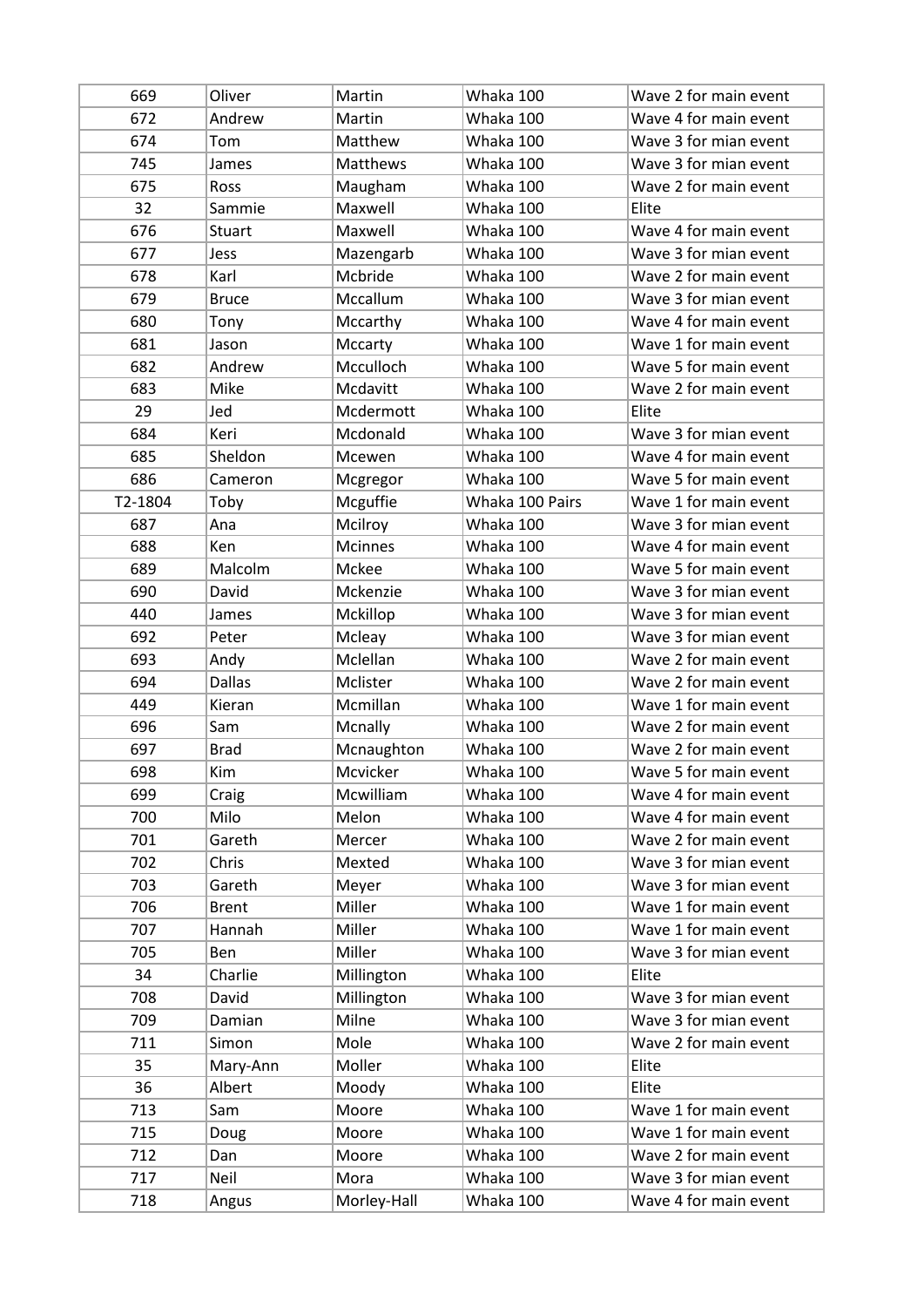| 664          | Phil         | Morreau    | Whaka 100       | Wave 2 for main event |
|--------------|--------------|------------|-----------------|-----------------------|
| 719          | Mathew       | Morreau    | Whaka 100       | Wave 2 for main event |
| 720          | Logan        | Mort       | Whaka 100       | Wave 2 for main event |
| 721          | Thomas       | Moser      | Whaka 100       | Wave 1 for main event |
| 722          | Craig        | Muir       | Whaka 100       | Wave 2 for main event |
| 723          | Paul         | Muldoon    | Whaka 100       | Wave 1 for main event |
| 726          | Scott        | Murray     | Whaka 100       | Wave 1 for main event |
| 725          | Sean         | Murray     | Whaka 100       | Wave 3 for mian event |
| T2-1819      | Michael      | Naylor     | Whaka 100 Pairs | Wave 1 for main event |
| 727          | Flo          | Nebel      | Whaka 100       | Wave 3 for mian event |
| 728          | Rob          | Neilson    | Whaka 100       | Wave 3 for mian event |
| 729          | Sam          | Nelson     | Whaka 100       | Wave 2 for main event |
| 730          | Sam          | Nelson     | Whaka 100       | Wave 3 for mian event |
| 731          | John         | Neri       | Whaka 100       | Wave 3 for mian event |
| 733          | Steve        | Newlove    | Whaka 100       | Wave 2 for main event |
| 445          | Grant        | Newlove    | Whaka 100       | Wave 3 for mian event |
| 735          | Scotty       | Newman     | Whaka 100       | Wave 1 for main event |
| 734          | Alex         | Newman     | Whaka 100       | Wave 3 for mian event |
| 736          | Chris        | Newson     | Whaka 100       | Wave 3 for mian event |
| 37           | Corban       | Nicol      | Whaka 100       | Elite                 |
| 738          | Grant        | Nicoll     | Whaka 100       | Wave 2 for main event |
| 742          | Elke         | Nieschmidt | Whaka 100       | Wave 3 for mian event |
| 739          | Craig        | Norman     | Whaka 100       | Wave 3 for mian event |
| 740          | Simon        | O'Brien    | Whaka 100       | Wave 4 for main event |
| 741          | Keith        | O'connor   | Whaka 100       | Wave 2 for main event |
| 743          | James        | Officer    | Whaka 100       | Wave 1 for main event |
| 744          | Chris        | O'leary    | Whaka 100       | Wave 2 for main event |
| $\mathbf{1}$ | Ben          | Oliver     | Whaka 100       | Elite                 |
| 746          | Mathys       | Olivier    | Whaka 100       | Wave 1 for main event |
| 747          | James        | Ollivier   | Whaka 100       | Wave 2 for main event |
| T1-1814      | Sean         | Onishi     | Whaka 100 Pairs | Wave 1 for main event |
| 40           | Jay          | Osborne    | Whaka 100       | Elite                 |
| 748          | Hamish       | Osborne    | Whaka 100       | Wave 1 for main event |
| 749          | Sean         | Ostrowski  | Whaka 100       | Wave 2 for main event |
| 751          | Jeremy       | Owens      | Whaka 100       | Wave 3 for mian event |
| 752          | Connor       | Owens      | Whaka 100       | Wave 5 for main event |
| 753          | Ryan         | Packer     | Whaka 100       | Wave 1 for main event |
| 754          | Dan          | Padial     | Whaka 100       | Wave 1 for main event |
| 755          | Josh         | Page       | Whaka 100       | Wave 1 for main event |
| 756          | Matt         | Page       | Whaka 100       | Wave 1 for main event |
| 757          | Duncan       | Palmer     | Whaka 100       | Wave 1 for main event |
| 758          | Vourne       | Palmer     | Whaka 100       | Wave 2 for main event |
| 759          | Byron        | Park       | Whaka 100       | Wave 3 for mian event |
| 760          | Luke         | Parker     | Whaka 100       | Wave 2 for main event |
| 761          | Bryan        | Parkes     | Whaka 100       | Wave 4 for main event |
| 762          | Josh         | Parkin     | Whaka 100       | Wave 1 for main event |
| 763          | <b>Brent</b> | Parrant    | Whaka 100       | Wave 1 for main event |
| 765          | Simon        | Paterson   | Whaka 100       | Wave 2 for main event |
| 766          | Sean         | Patterson  | Whaka 100       | Wave 3 for mian event |
| 767          | Craig        | Pattle     | Whaka 100       | Wave 2 for main event |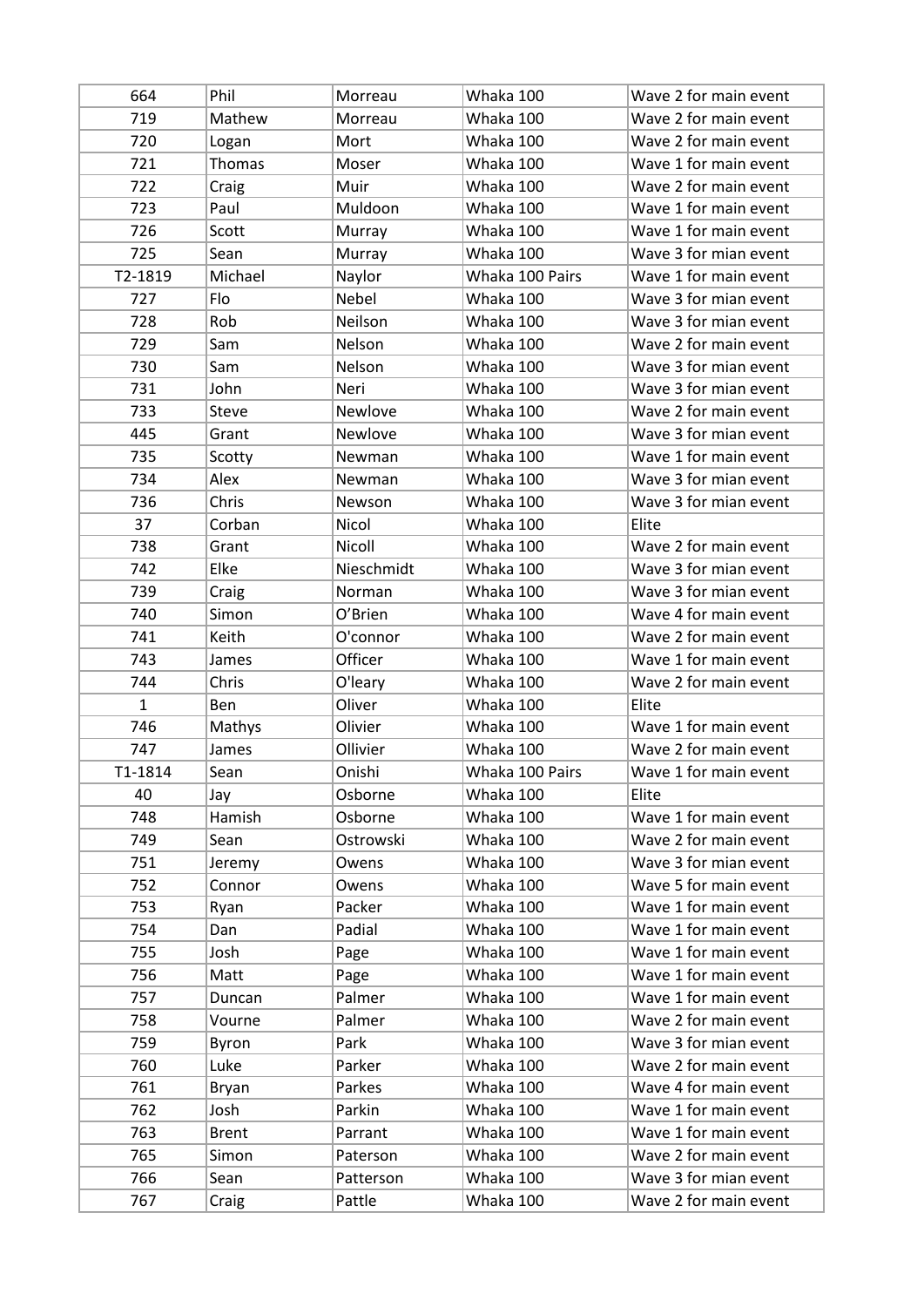| 768     | Tom            | Pearce       | Whaka 100       | Wave 1 for main event |
|---------|----------------|--------------|-----------------|-----------------------|
| 41      | Cati           | Pearson      | Whaka 100       | Elite                 |
| 770     | John           | Peebles      | Whaka 100       | Wave 3 for mian event |
| 771     | Andy           | Pellowe      | Whaka 100       | Wave 1 for main event |
| 772     | Mahia          | Pepper       | Whaka 100       | Wave 1 for main event |
| 774     | Lester         | Perry        | Whaka 100       | Wave 1 for main event |
| 775     | Aaron          | Perry        | Whaka 100       | Wave 2 for main event |
| 773     | Matthew        | Perry        | Whaka 100       | Wave 3 for mian event |
| 776     | Jacob          | Pescini      | Whaka 100       | Wave 2 for main event |
| 778     | Nathan         | Peterson     | Whaka 100       | Wave 1 for main event |
| 779     | Richard        | Pilling      | Whaka 100       | Wave 3 for mian event |
| 780     | Ellen          | Plumtree     | Whaka 100       | Wave 5 for main event |
| 781     | Tom            | Poland       | Whaka 100       | Wave 4 for main event |
| T1-1800 | Andrea         | Pollard      | Whaka 100 Pairs | Wave 3 for mian event |
| 782     | Rob            | Pollard      | Whaka 100       | Wave 4 for main event |
| 783     | Jack           | Polley       | Whaka 100       | Wave 2 for main event |
| 42      | Karl           | Poole        | Whaka 100       | Elite                 |
| 784     | Shaun          | Portegys     | Whaka 100       | Wave 1 for main event |
| 785     | James          | Powers       | Whaka 100       | Wave 3 for mian event |
| T1-1803 | James          | Pretty       | Whaka 100 Pairs | Wave 1 for main event |
| 43      | Hefin          | Price        | Whaka 100       | Elite                 |
| 786     | Daryl          | Priestley    | Whaka 100       | Wave 3 for mian event |
| 787     | Tom            | Pryor        | Whaka 100       | Wave 2 for main event |
| 788     | Charlie        | Pugh         | Whaka 100       | Wave 2 for main event |
| 789     | Gavin          | Purdy        | Whaka 100       | Wave 2 for main event |
| 790     | Macaulay       | Pye          | Whaka 100       | Wave 2 for main event |
| 791     | Edward         | Radcliffe    | Whaka 100       | Wave 1 for main event |
| 792     | David          | Ralston      | Whaka 100       | Wave 2 for main event |
| 793     | Alan           | Ramage-Brown | Whaka 100       | Wave 2 for main event |
| 794     | Nathan         | Rankin       | Whaka 100       | Wave 2 for main event |
| 44      | Alexander      | Ray          | Whaka 100       | Elite                 |
| 795     | Georgina       | Read         | Whaka 100       | Wave 3 for mian event |
| 796     | Jason          | Reed         | Whaka 100       | Wave 1 for main event |
| 798     | Natalie        | Reid         | Whaka 100       | Wave 3 for mian event |
| 799     | James          | Rennie       | Whaka 100       | Wave 1 for main event |
| 800     | Rachel         | Reynolds     | Whaka 100       | Wave 3 for mian event |
| 427     | Terry          | Richardson   | Whaka 100       | Wave 4 for main event |
| 801     | David          | Ridge        | Whaka 100       | Wave 2 for main event |
| 802     | <b>Brennan</b> | Rietema      | Whaka 100       | Wave 3 for mian event |
| 803     | Aaron          | Rietema      | Whaka 100       | Wave 3 for mian event |
| 804     | Mike           | Riordan      | Whaka 100       | Wave 3 for mian event |
| 805     | Corey          | Rix          | Whaka 100       | Wave 2 for main event |
| 45      | Toby           | Roberts      | Whaka 100       | Elite                 |
| 806     | Michael        | Roberts      | Whaka 100       | Wave 4 for main event |
| 807     | Simon          | Robinson     | Whaka 100       | Wave 4 for main event |
| 808     | Thomas         | Robinson     | Whaka 100       | Wave 5 for main event |
| 46      | Cailen         | Rochford     | Whaka 100       | Elite                 |
| 809     | Todd           | Rochford     | Whaka 100       | Wave 2 for main event |
| 797     | Logan          | Rodger       | Whaka 100       | Wave 2 for main event |
| 764     | Angus          | Rodwell      | Whaka 100       | Wave 2 for main event |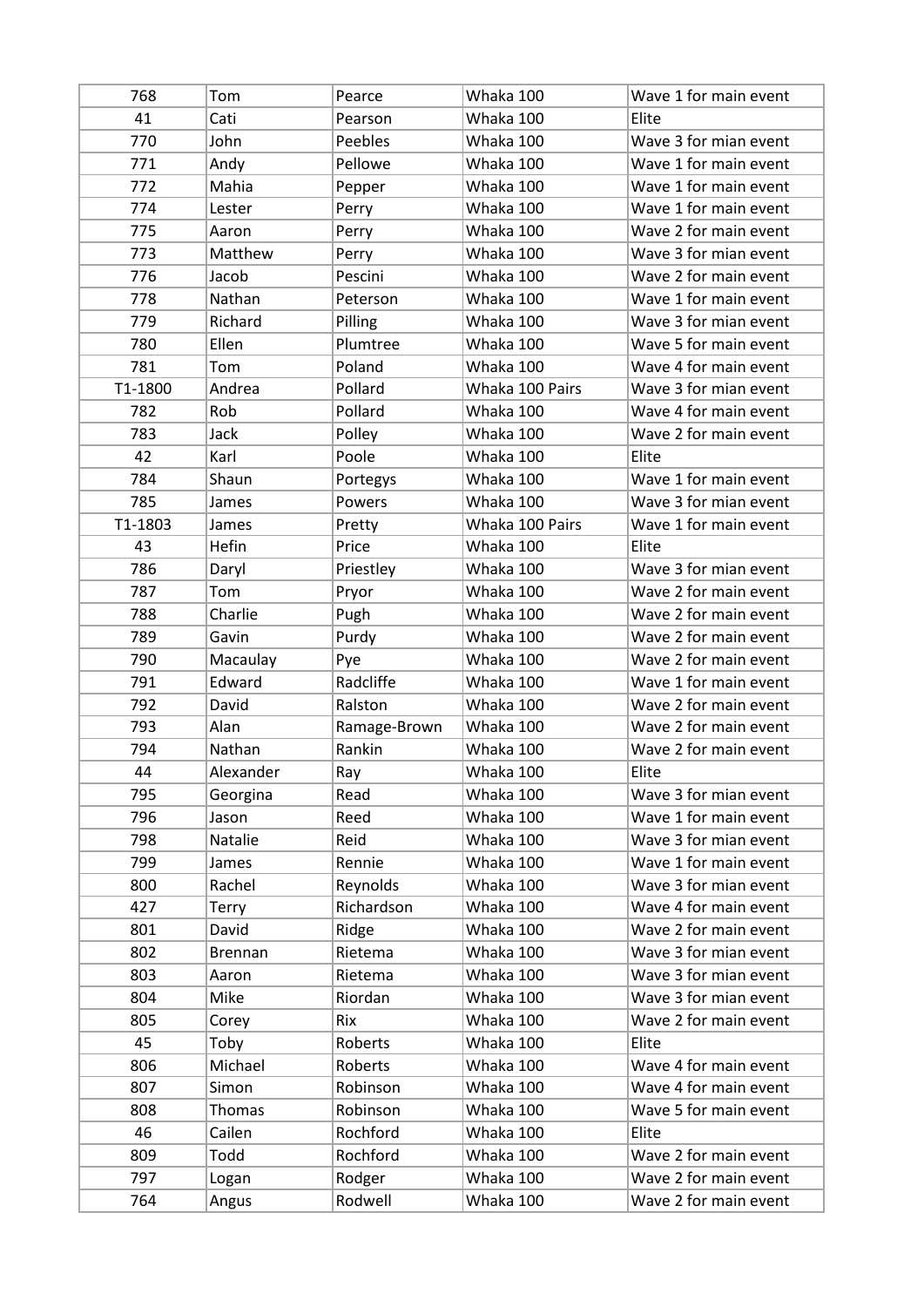| 39      | Ethan         | Rose            | Whaka 100       | Elite                 |
|---------|---------------|-----------------|-----------------|-----------------------|
| 810     | Jamie         | Roser           | Whaka 100       | Wave 2 for main event |
| 811     | William       | Roser           | Whaka 100       | Wave 3 for mian event |
| 38      | <b>Kris</b>   | Rush            | Whaka 100       | Elite                 |
| T1-1801 | Max           | Sander          | Whaka 100 Pairs | Wave 3 for mian event |
| T2-1818 | Fiona         | Sandford        | Whaka 100 Pairs | Wave 3 for mian event |
| 47      | Mike          | Sangster        | Whaka 100       | Elite                 |
| 814     | Matt          | Sargison        | Whaka 100       | Wave 3 for mian event |
| 816     | Simon         | <b>Saunders</b> | Whaka 100       | Wave 2 for main event |
| 815     | Mike          | <b>Saunders</b> | Whaka 100       | Wave 3 for mian event |
| 817     | Greg          | <b>Saunders</b> | Whaka 100       | Wave 5 for main event |
| 819     | <b>Nick</b>   | Schmidt         | Whaka 100       | Wave 2 for main event |
| 820     | <b>Braden</b> | Schultz         | Whaka 100       | Wave 5 for main event |
| 821     | Megan         | Schultz         | Whaka 100       | Wave 5 for main event |
| 822     | Jason         | Scobie          | Whaka 100       | Wave 2 for main event |
| 823     | <b>Thomas</b> | Scott           | Whaka 100       | Wave 2 for main event |
| 824     | Andrew        | Scott           | Whaka 100       | Wave 3 for mian event |
| 825     | Warren        | Scott-Douglas   | Whaka 100       | Wave 1 for main event |
| 826     | Matthew       | Searing         | Whaka 100       | Wave 3 for mian event |
| 827     | Laura         | Seary           | Whaka 100       | Wave 3 for mian event |
| 828     | Oliver        | Sefuentes       | Whaka 100       | Wave 3 for mian event |
| 829     | Oliver        | Seguin          | Whaka 100       | Wave 4 for main event |
| 830     | David         | Semple          | Whaka 100       | Wave 2 for main event |
| 831     | Liam          | Sergeant        | Whaka 100       | Wave 1 for main event |
| 832     | Adam          | Shapley         | Whaka 100       | Wave 2 for main event |
| 833     | Nicky         | Sharp           | Whaka 100       | Wave 3 for mian event |
| 834     | Bex           | Sharratt        | Whaka 100       | Wave 2 for main event |
| 49      | Olly          | SHAW            | Whaka 100       | Elite                 |
| 48      | Samuel        | Shaw            | Whaka 100       | Elite                 |
| 836     | Jeremy        | Shaw            | Whaka 100       | Wave 1 for main event |
| 641     | David         | Shaw            | Whaka 100       | Wave 2 for main event |
| 835     | David         | Shaw            | Whaka 100       | Wave 2 for main event |
| 838     | Aaron         | Sheldrake       | Whaka 100       | Wave 2 for main event |
| 839     | Mark          | Shell           | Whaka 100       | Wave 3 for mian event |
| 840     | Wei           | Shen            | Whaka 100       | Wave 5 for main event |
| 841     | Kevin         | Sherlock        | Whaka 100       | Wave 3 for mian event |
| 842     | Matt          | Sherwood        | Whaka 100       | Wave 3 for mian event |
| 844     | Michael       | Simek           | Whaka 100       | Wave 2 for main event |
| 847     | Todd          | Sinclair        | Whaka 100       | Wave 2 for main event |
| 848     | Mitchell      | Sincock         | Whaka 100       | Wave 1 for main event |
| 849     | Hayden        | Sisson          | Whaka 100       | Wave 1 for main event |
| 850     | Joe           | Skerman         | Whaka 100       | Wave 1 for main event |
| 593     | Marcus        | Slack           | Whaka 100       | Wave 1 for main event |
| 851     | Horia         | Slușanschi      | Whaka 100       | Wave 5 for main event |
| 852     | Mark          | Smale           | Whaka 100       | Wave 3 for mian event |
| 853     | Steven        | Smit            | Whaka 100       | Wave 1 for main event |
| 854     | Lyndon        | Smith           | Whaka 100       | Wave 2 for main event |
| 856     | Bradyn        | Smith           | Whaka 100       | Wave 3 for mian event |
| 859     | Simon         | Smith           | Whaka 100       | Wave 3 for mian event |
|         |               |                 | Whaka 100       | Wave 4 for main event |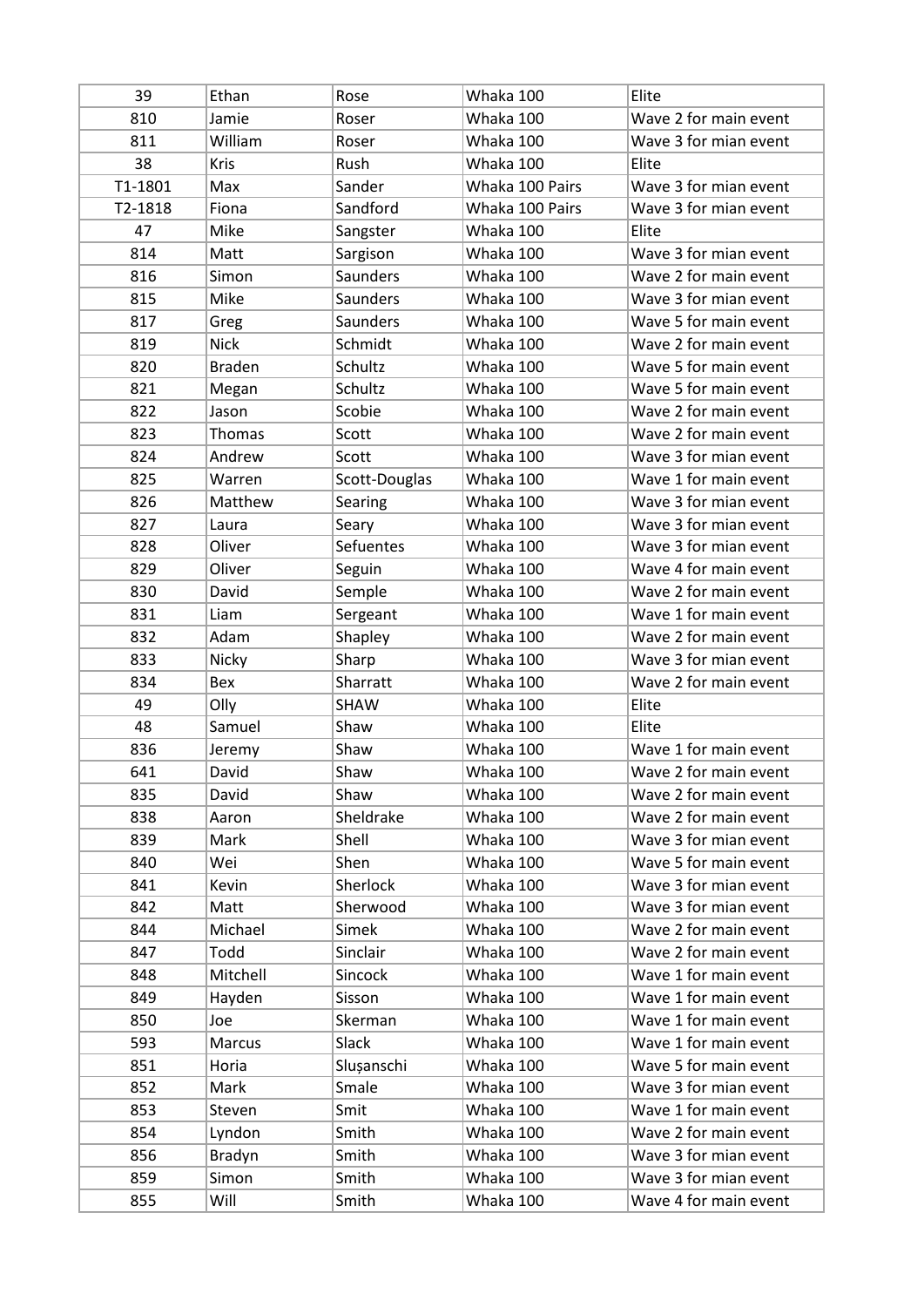| 858     | Mitchell      | Smith          | Whaka 100       | Wave 4 for main event |
|---------|---------------|----------------|-----------------|-----------------------|
| 860     | <b>Kris</b>   | Snow           | Whaka 100       | Wave 1 for main event |
| 861     | Mike          | Spanbroek      | Whaka 100       | Wave 1 for main event |
| 862     | Andrew        | Spence         | Whaka 100       | Wave 2 for main event |
| T2-1802 | Amy           | Spence         | Whaka 100 Pairs | Wave 5 for main event |
| 863     | Kate          | Spenceley      | Whaka 100       | Wave 4 for main event |
| 864     | Tim           | Spicer         | Whaka 100       | Wave 3 for mian event |
| 865     | Richard       | Stanton        | Whaka 100       | Wave 2 for main event |
| 866     | Dion          | Stechmann      | Whaka 100       | Wave 2 for main event |
| 867     | Charlotte     | Steele         | Whaka 100       | Wave 3 for mian event |
| 868     | Oliver        | Steele         | Whaka 100       | Wave 4 for main event |
| 869     | Sam           | Steven         | Whaka 100       | Wave 4 for main event |
| 871     | Craig         | Stevens        | Whaka 100       | Wave 1 for main event |
| 870     | Peter         | <b>Stevens</b> | Whaka 100       | Wave 3 for mian event |
| 873     | Cameron       | Stewart        | Whaka 100       | Wave 3 for mian event |
| 874     | Sam           | Still          | Whaka 100       | Wave 2 for main event |
| 875     | <b>Steve</b>  | Strain         | Whaka 100       | Wave 3 for mian event |
| 876     | Jonathan      | Suen           | Whaka 100       | Wave 2 for main event |
| 877     | <b>Blair</b>  | Sutherland     | Whaka 100       | Wave 2 for main event |
| 878     | Jeremy        | Sutherland     | Whaka 100       | Wave 2 for main event |
| 879     | Tracey        | Sutherland     | Whaka 100       | Wave 3 for mian event |
| 880     | Harley        | Sutton         | Whaka 100       | Wave 1 for main event |
| 881     | Sam           | Sutton         | Whaka 100       | Wave 1 for main event |
| 882     | Kelvin        | Syme           | Whaka 100       | Wave 2 for main event |
| 884     | Russell       | Tamepo         | Whaka 100       | Wave 2 for main event |
| 885     | Matt          | Tankersley     | Whaka 100       | Wave 2 for main event |
| 886     | David         | Tayler         | Whaka 100       | Wave 2 for main event |
| 390     | Richard       | Taylor         | Whaka 100       | Wave 1 for main event |
| 887     | Chris         | Taylor         | Whaka 100       | Wave 1 for main event |
| 888     | Ben           | Taylor         | Whaka 100       | Wave 2 for main event |
| 889     | Grant         | Taylor         | Whaka 100       | Wave 3 for mian event |
| 348     | Wendy         | Taylor         | Whaka 100       | Wave 4 for main event |
| 890     | Andrey        | Tekutov        | Whaka 100       | Wave 3 for mian event |
| 492     | Paul          | Terry          | Whaka 100       | Wave 5 for main event |
| 892     | Byron         | Thomas         | Whaka 100       | Wave 1 for main event |
| 891     | Dean          | <b>Thomas</b>  | Whaka 100       | Wave 2 for main event |
| 893     | Robert        | Thompson       | Whaka 100       | Wave 2 for main event |
| 894     | Scott         | Thompson       | Whaka 100       | Wave 2 for main event |
| 896     | Keith         | Thorburn       | Whaka 100       | Wave 3 for mian event |
| 897     | Mark          | Thrupp         | Whaka 100       | Wave 1 for main event |
| 899     | <b>WALTER</b> | Todd           | Whaka 100       | Wave 2 for main event |
| 900     | Matt          | Tohill         | Whaka 100       | Wave 1 for main event |
| 901     | Ev            | Tolerton       | Whaka 100       | Wave 4 for main event |
| 902     | Paul          | Tonkin         | Whaka 100       | Wave 4 for main event |
| T1-1809 | <b>Tomas</b>  | Tonnelier      | Whaka 100 Pairs | Wave 3 for mian event |
| 903     | Warwick       | Tuffnell       | Whaka 100       | Wave 1 for main event |
| 904     | Matthew       | Turei          | Whaka 100       | Wave 2 for main event |
| 905     | Harry         | Turner         | Whaka 100       | Wave 1 for main event |
| 906     | Troy          | Turner         | Whaka 100       | Wave 3 for mian event |
| 908     | Neill         | Ungerer        | Whaka 100       | Wave 1 for main event |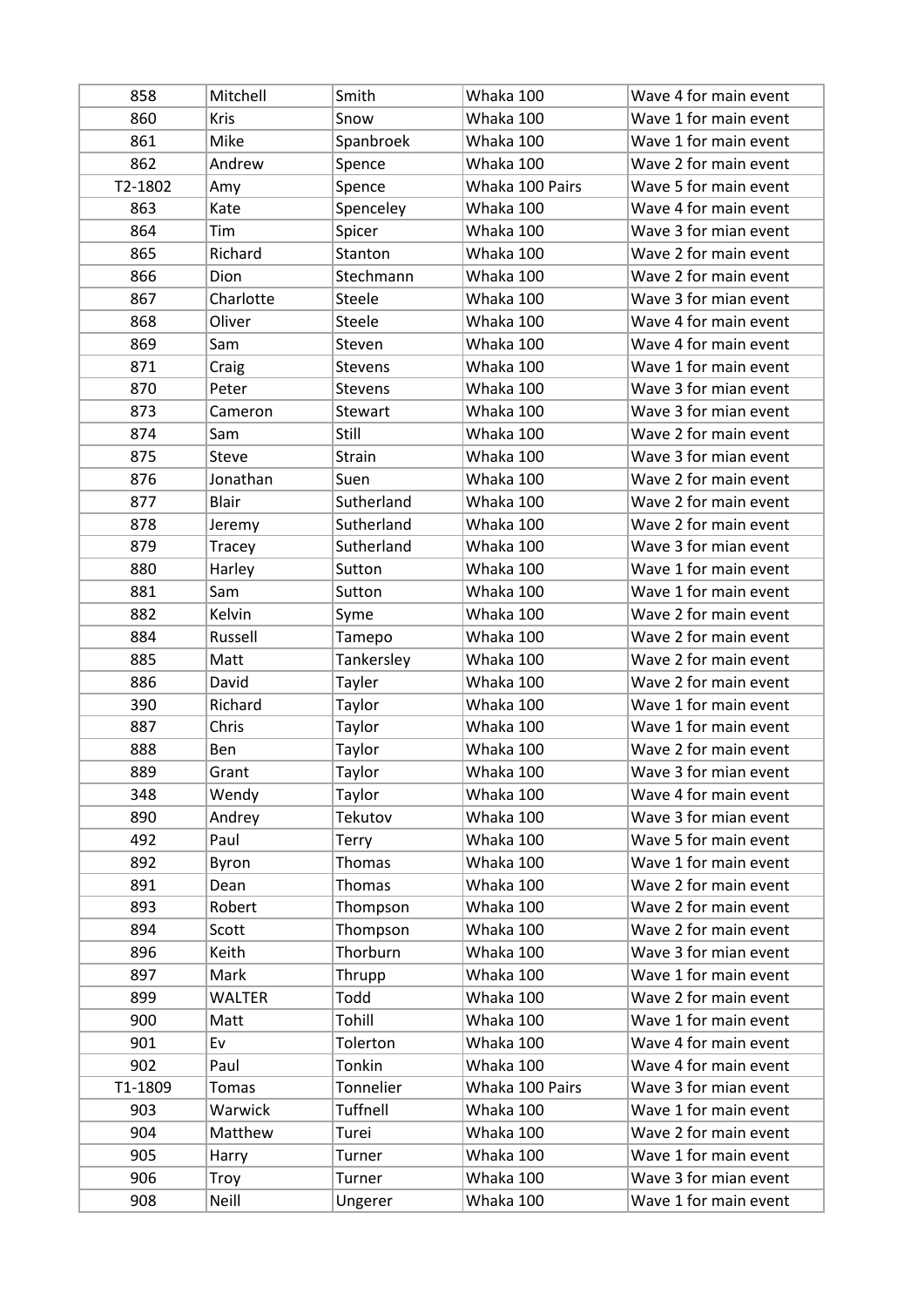| 909     | Ken          | Uprichard      | Whaka 100       | Wave 2 for main event |
|---------|--------------|----------------|-----------------|-----------------------|
| 910     | Rory         | Vallely        | Whaka 100       | Wave 3 for mian event |
| 911     | Luke         | Van Der Veen   | Whaka 100       | Wave 1 for main event |
| 912     | Karin        | Van Der Walt   | Whaka 100       | Wave 4 for main event |
| 913     | William      | Van Loon       | Whaka 100       | Wave 1 for main event |
| 724     | Cobus        | Van Zyl        | Whaka 100       | Wave 2 for main event |
| 914     | Chris        | Vanderkolk     | Whaka 100       | Wave 1 for main event |
| 915     | <b>Nick</b>  | Vaughan        | Whaka 100       | Wave 3 for mian event |
| 916     | Juan         | Verheem        | Whaka 100       | Wave 4 for main event |
| 50      | Quintus      | Vermeulen      | Whaka 100       | Elite                 |
| 917     | Flavio       | Vianna         | Whaka 100       | Wave 1 for main event |
| 918     | Shane        | Vincent        | Whaka 100       | Wave 1 for main event |
| 919     | Matthew      | <b>Vircavs</b> | Whaka 100       | Wave 2 for main event |
| 51      | Michelle     | Vorster        | Whaka 100       | Elite                 |
| 920     | Neil         | Wainstein      | Whaka 100       | Wave 5 for main event |
| 450     | Gordon       | Walker         | Whaka 100       | Wave 1 for main event |
| 922     | Matt         | Walker         | Whaka 100       | Wave 1 for main event |
| 923     | David        | Walker         | Whaka 100       | Wave 4 for main event |
| 924     | Rob          | Walkinton      | Whaka 100       | Wave 2 for main event |
| 925     | Campbell     | Walsh          | Whaka 100       | Wave 1 for main event |
| 926     | Dean         | Walsh          | Whaka 100       | Wave 3 for mian event |
| 927     | Jeremy       | Walters        | Whaka 100       | Wave 4 for main event |
| 928     | Tim          | Walton         | Whaka 100       | Wave 3 for mian event |
| 929     | <b>FRANK</b> | WANG           | Whaka 100       | Wave 5 for main event |
| 930     | Rees         | Ward           | Whaka 100       | Wave 2 for main event |
| 931     | Paul         | Warrender      | Whaka 100       | Wave 4 for main event |
| 932     | Katie        | Warrender      | Whaka 100       | Wave 4 for main event |
| 933     | Anna         | Wataon-Taylor  | Whaka 100       | Wave 3 for mian event |
| 935     | George       | Watt           | Whaka 100       | Wave 3 for mian event |
| 936     | Matthew      | Webber         | Whaka 100       | Wave 2 for main event |
| T1-1802 | Clare        | WEBBER         | Whaka 100 Pairs | Wave 4 for main event |
| 512     | Jacque       | Weideman       | Whaka 100       | Wave 4 for main event |
| 52      | Andrew       | Weston         | Whaka 100       | Elite                 |
| 937     | Steven       | Wharepapa      | Whaka 100       | Wave 3 for mian event |
| 938     | Gav          | Wheelworks     | Whaka 100       | Wave 1 for main event |
| 939     | Karl         | White          | Whaka 100       | Wave 3 for mian event |
| 940     | Shanan       | Whitlock       | Whaka 100       | Wave 1 for main event |
| 941     | Mat          | Whittleston    | Whaka 100       | Wave 2 for main event |
| 943     | Ryan         | Wiggins        | Whaka 100       | Wave 3 for mian event |
| 53      | Josie        | Wilcox         | Whaka 100       | Elite                 |
| 16      | Hayden       | Wilde          | Whaka 100       | Elite                 |
| 944     | Sam          | Wilkes         | Whaka 100       | Wave 2 for main event |
| 945     | Todd         | Wilkins        | Whaka 100       | Wave 4 for main event |
| 533     | Vincent      | Willcock       | Whaka 100       | Wave 3 for mian event |
| 947     | Kerrin       | Williams       | Whaka 100       | Wave 1 for main event |
| 948     | Jason        | Williams       | Whaka 100       | Wave 4 for main event |
| 949     | Andrew       | Williamson     | Whaka 100       | Wave 2 for main event |
| 950     | Ryan         | Wills          | Whaka 100       | Wave 1 for main event |
| 951     | Riley        | Wills          | Whaka 100       | Wave 2 for main event |
| 55      | Matthew      | Wilson         | Whaka 100       | Elite                 |